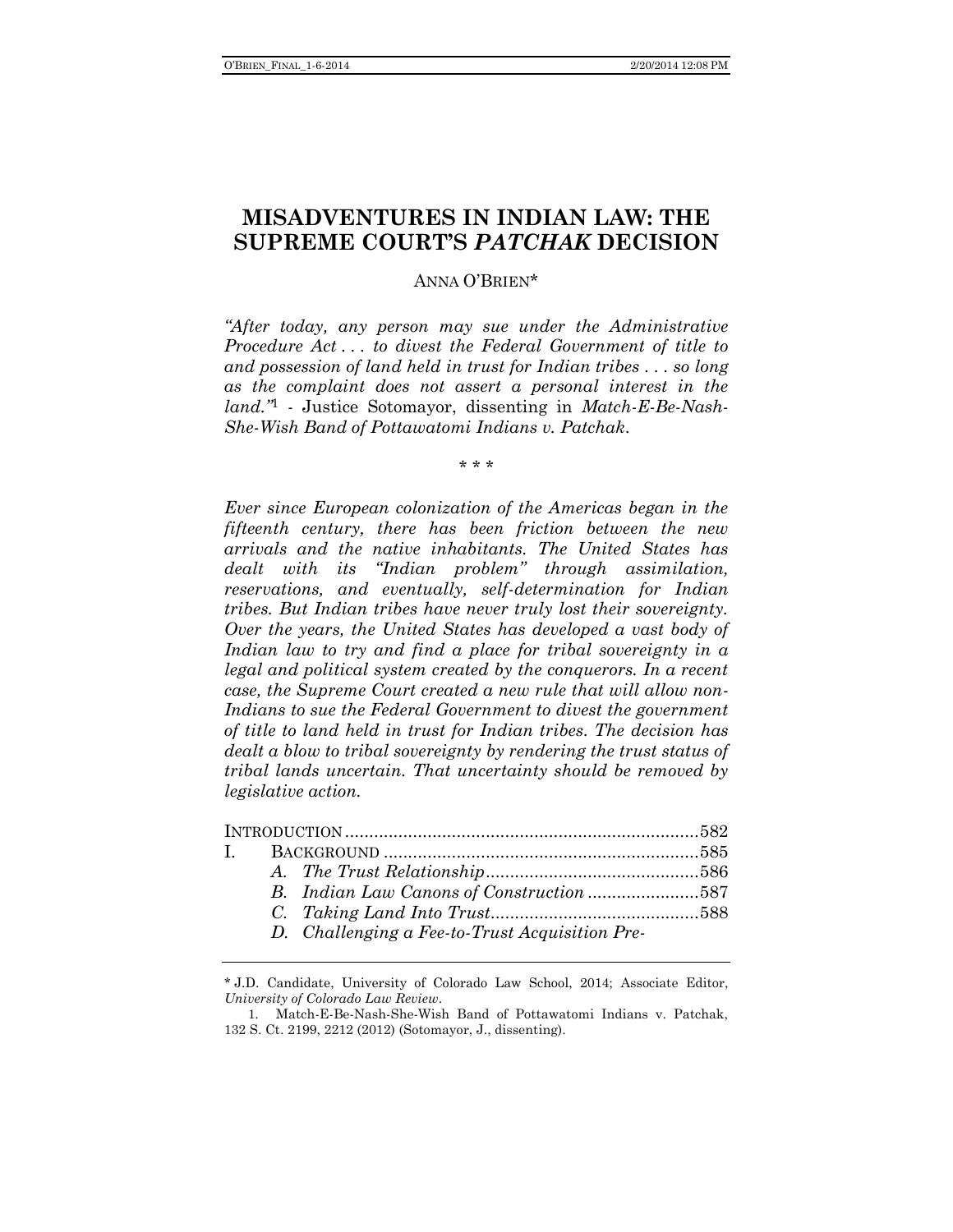| LIFE AFTER PATCHAK: WHAT DOES THE DECISION<br>$\Pi$ . |  |  |
|-------------------------------------------------------|--|--|
|                                                       |  |  |
|                                                       |  |  |
| B. "Something Has Gone Seriously Amiss"602            |  |  |
|                                                       |  |  |
|                                                       |  |  |
|                                                       |  |  |
|                                                       |  |  |

#### INTRODUCTION

<span id="page-1-0"></span>The Gun Lake Casino opened in February 2011.2 It is the product of a long campaign by the Match-E-Be-Nash-She-Wish Band of Pottawatomi Indians (the Band) to pursue economic development as a sovereign.3 The casino is located on tribal trust land in Wayland County, Michigan. It shares millions of dollars of revenue with the state of Michigan<sup>4</sup> and is a major contributor to local charities.<sup>5</sup> Despite the economic benefits that the Band's casino brings to the community, $6$  the casino's future is at risk. Litigation brought by neighboring landowner David Patchak threatens the trust status of the land beneath the casino. Patchak is using the Administrative Procedure Act (APA) to challenge the authority of the Secretary of the Interior

<sup>2</sup>. Garret Ellison, *Gun Lake Casino in Wayland to Open February 11*, MLIVE (Jan. 22, 2011, 12:13 AM), http://www.mlive.com/business/west-michigan/index. ssf/2011/01/gun\_lake\_casino\_to\_open.html.

<sup>3</sup>. Gale Courey Toensing, *Experts Urge Congressional* Carcieri *Fix— Again*, INDIAN COUNTRY TODAY (Sept. 18, 2012), http://indiancountrytodaymedia network.com/article/experts-urge-congressional-%3Ci%3Ecarcieri%3C/i%3E-fix% E2%80%94again-134595.

<sup>4</sup>*. See* Garret Ellison, *Gun Lake Casino Pays out \$7.8 Million to State, Local Governments*, MLIVE (Nov. 28, 2011, 2:17 PM), http://www.mlive.com/news/grandrapids/index.ssf/2011/11/gun\_lake\_casino\_pays\_out\_78\_mi.html.

<sup>5</sup>*. See, e.g.*, Gale Courey Toensing, *Gun Lake Casino Raises \$36K for Breast Cancer Awareness Month*, INDIAN COUNTRY TODAY (Nov. 14, 2012), http:// indiancountrytodaymedianetwork.com/article/gun-lake-casino-raises-36k-breastcancer-awareness-month-145665.

<sup>6</sup>*. See* Brief of Wayland Township et al. as Amici Curiae Supporting Petitioners at 7, Match-E-Be-Nash-She-Wish Band of Pottawatomi Indians v. Patchak, 132 S. Ct. 2199 (2012) (Nos. 11-246 & 11-247), *available at* http://turtletalk.files.wordpress.com/2012/02/wayland-twp-et-al-amicus-brief.pdf ("The Band's development of the trust lands is providing significant and muchneeded economic benefits to local governments, businesses, and community residents.").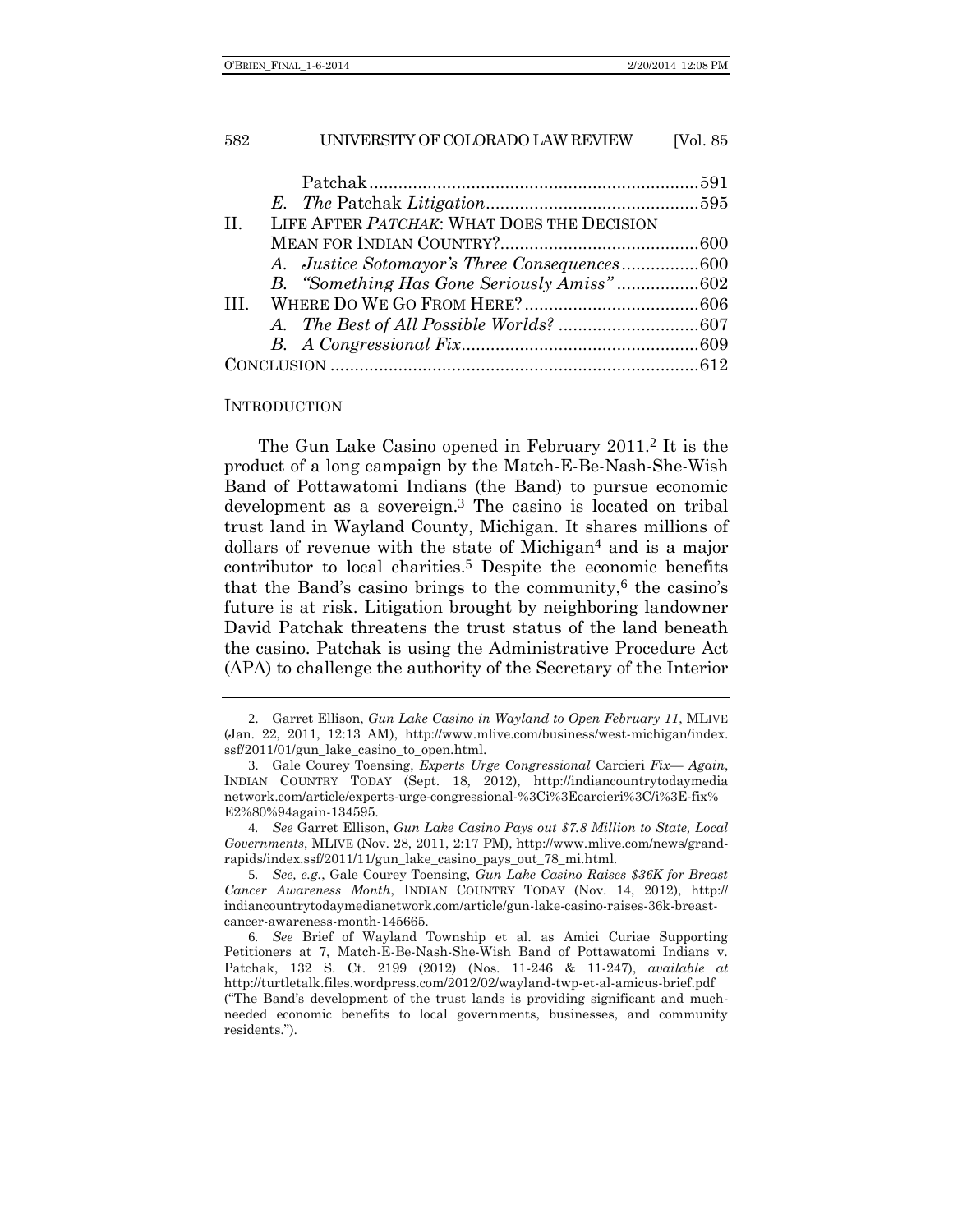(the Secretary) to take the land into trust for the Band.7 He asserts no ownership interest in the land at stake, but has concerns about how the casino will affect his rural community.8 In *Match-E-Be-Nash-She-Wish Band of Pottawatomi Indians v. Patchak*, the Supreme Court considered whether someone in Patchak's position may sue to divest the federal government of title to land that it has taken into trust for an Indian tribe.9 The Court's recent decision will affect the Gun Lake Casino as well as the viability of tribal economic development projects across the country.

The Supreme Court decided the issue in *Match-E-Be-Nash-She-Wish Band of Pottawatomi Indians v. Patchak* on June 18,  $2012.10$ An eight-justice majority handed down two administrative law holdings that will have profound effects on Indian law as well as on the ground in Indian Country. The Court in *Patchak* considered whether there existed any legal barrier to a suit brought under the APA that threatened the trust status of land held by the federal government as trustee for an Indian tribe.11 The Court first held that the Quiet Title Act, which waives sovereign immunity in many quiet title actions against the federal government but expressly exempts challenges to the government's title to Indian trust lands,12 did not bar suit.13 Second, the Court held that a neighboring landowner had standing to challenge the Secretary's decision to take the land into trust.14

The *Patchak* decision allows increased litigation to delay an already protracted fee-to-trust process,15 yet promises only speculative benefits. Judicial review of agency action is

<sup>7</sup>. NIMBY (Not In My Backyard) is an acronym popularized in the 1980's by Thatcherite politician Nicholas Ridley. It is often used pejoratively to describe opposition to development projects (like the Gun Lake Casino). The phrase also captures the tension between particularized, local interests and the greater good of the community.

<sup>8</sup>*. See Patchak*, 132 S. Ct. at 2202–03, 2207.

<sup>9</sup>*. Id.* at 2203.

<sup>10</sup>*. Id.* at 2199.

<sup>11</sup>*. Id*. at 2203.

<sup>28</sup> U.S.C. § 2409a (2012).

<sup>13</sup>. Match-E-Be-Nash-She-Wish Band of Pottawatomi Indians v. Patchak, 132 S. Ct. 2199, 2206 (2012)**.**

<sup>14</sup>*. Id.* at 2212.

<sup>15</sup>. The fee-to-trust process is the mechanism by which the federal government takes title to land into trust for an Indian tribe. *See* discussion *infra* Part I.C.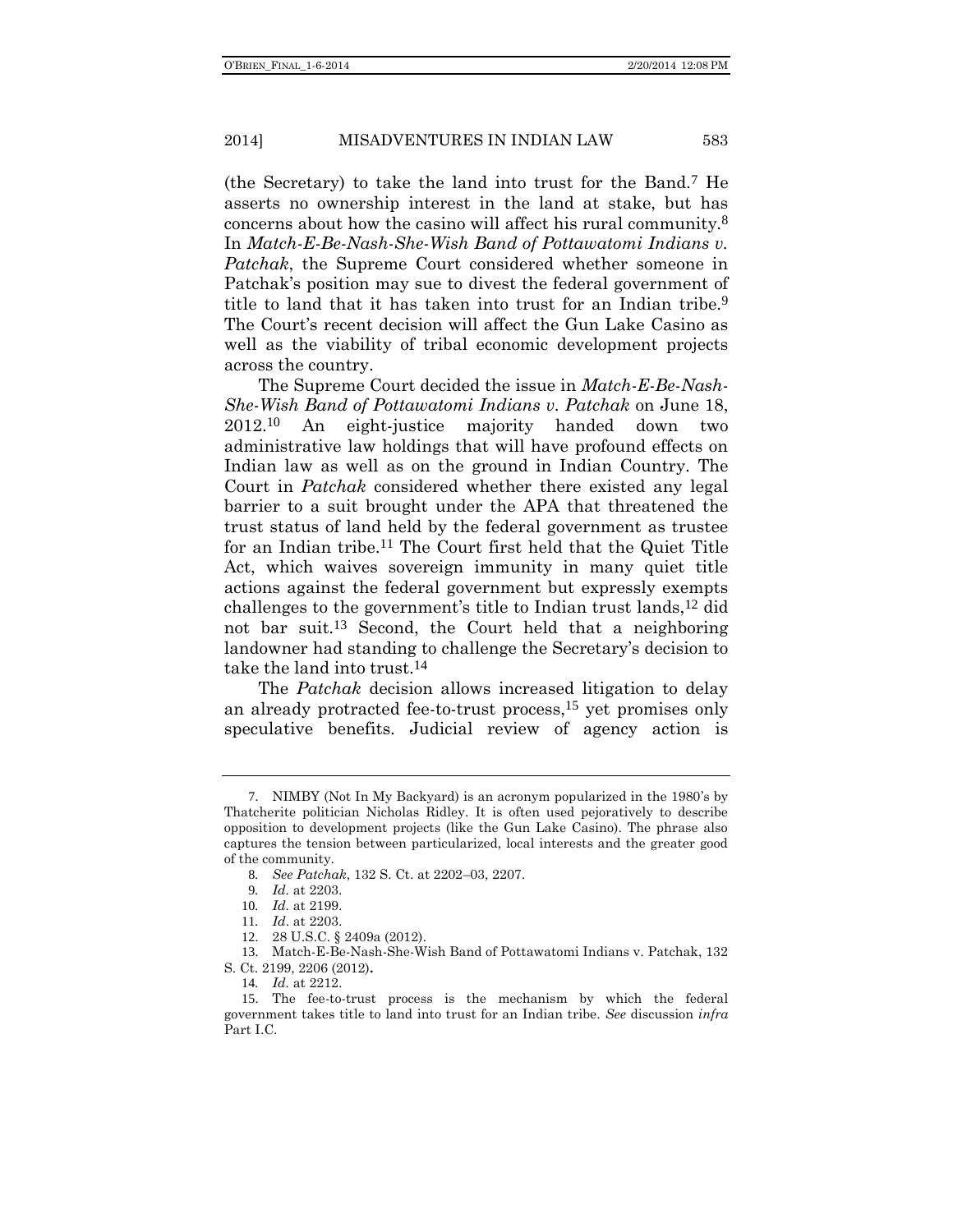necessary to ensure that the interests of landowners like the challenger in *Patchak* are considered during the fee-to-trust process. However, such consideration should take place before title to the land has vested in the United States. Allowing suits after that point creates uncertainty and increases transaction costs. The threat of litigation leads to uncertainty in the federal government's title to the land and can make it difficult for a tribe to finance much-needed development projects.16 *Patchak* thus frustrates Congress's policy of encouraging Indian selfdetermination while providing little additional benefit to neighboring landowners, whose interests have already been considered before title to the trust land vests in the United States.

The rule of *Patchak* therefore cannot stand; it rests on dubious legal conclusions and will have deleterious effects on Indian Country. The most efficient way to remedy the situation would be for the Supreme Court to reverse its position on the existence of sovereign immunity under the Quiet Title Act. Before the Court's decision in *Patchak*, a persuasive body of case law supported the position that the Quiet Title Act bars suits that seek to divest the federal government of title to Indian trust land, regardless of whether the plaintiff has an ownership interest in the land at stake.17 But because eight justices agreed with the *Patchak* ruling, the chances of the Court overruling its holding are vanishingly slim. Therefore, the most effective solution to *Patchak* is a legislative fix. The fact that *Patchak* adds to the problems caused by another contentious, recently-decided Indian law case, *Carcieri v.*  Salazar,<sup>18</sup> might provide the impetus for congressional fixes to both. However, the disappointing results in both cases suggest that something has gone seriously amiss with the Supreme Court's recent Indian law jurisprudence. In both cases, the

<sup>16</sup>*. See* Gale Courey Toensing & Rob Capriccioso, *Supremes' Ruling Opens Floodgates to Challenges of Indian Land Trust Acquisition*, INDIAN COUNTRY MEDIA NETWORK (June 19, 2012), http://indiancountry todaymedianetwork.com/article/supremes%E2%80%99-ruling-opens-floodgates-tochallenges-of-indian-land-trust-acquisition-119342.

<sup>17</sup>*. See, e.g*., Fla. Dep't of Bus*.* Regulation v. Dep't of Interior, 768 F.2d 1248, 1254–55 (11th Cir. 1987).

<sup>18</sup>. 555 U.S. 379, 382 (2009). In *Carcieri*, the Court held that the Secretary's authority to take land into trust extends only to tribes that were recognized by the federal government when the IRA was passed in 1934. *Id.* at 382. *See infra* Part I.C. for a discusssion of the case and its consequences.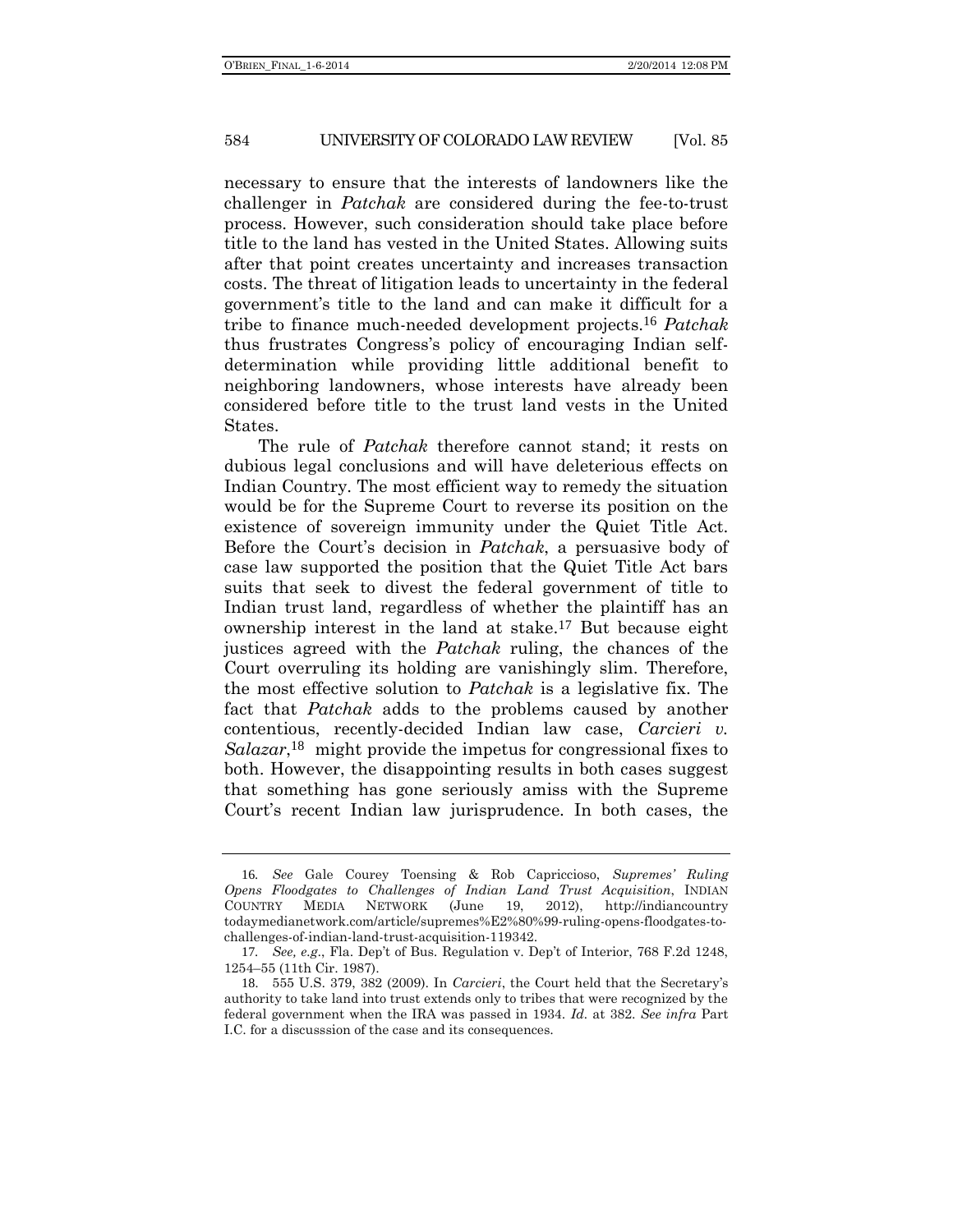Justices abandoned the Indian law canons of construction<sup>19</sup> and discounted the federal government's trust obligations toward Indian tribes.

Accordingly, this Casenote argues that Congress should overrule the *Patchak* and *Carcieri* decisions. Congress should pass legislation that protects the fee-to-trust process from dilatory litigation while preserving a mechanism for balancing the interests of other members of the community. This legislation should require challengers to a land acquisition to file suit within thirty days of the Secretary's declaration of intent to take land into trust.

Part I discusses *Patchak*, including an explanation of the fee-to-trust process, which provided the basis for Patchak's challenge. Part II discusses the consequences of *Patchak* and argues that private citizens should not be allowed to challenge land acquisitions already consummated by the Secretary. Part III proposes a legislative fix to the problem.

#### I. BACKGROUND

American Indian law, charged with historical tensions and influenced by extra-constitutional notions of sovereignty, is complex and unique in American jurisprudence. No brief exposition can do justice to the federal common law and the four volumes of the United States Code Annotated that attempt to define it.20 Nevertheless, before analyzing *Patchak*, this Casenote discusses two aspects of Indian law critical to that decision: (1) the trust relationship, and (2) the Indian law canons of construction. These concepts are discussed in Part I.A. and Part I.B., respectively. Part I.C. then explains the administrative process through which the Secretary takes land into trust for tribes, and takes note of a thicket of legal issues that plague this process, including those caused by the *Carcieri* decision. Part I.D. describes the pre-*Patchak* circuit split concerning non-owner plaintiffs' ability to sue the Secretary to divest the federal government of title to Indian trust land. Part I.E. shows how the Supreme Court resolved this split in its *Patchak* decision.

<sup>19</sup>. *See infra* Part I.B. for an explanation of the Indian law canons of construction.

<sup>20</sup>*. See* Matthew L.M. Fletcher, *Sawnawgezewog: "The Indian Problem" and the Lost Art of Survival*, 28 AM. INDIAN L. REV. 35, 37 (2003–04).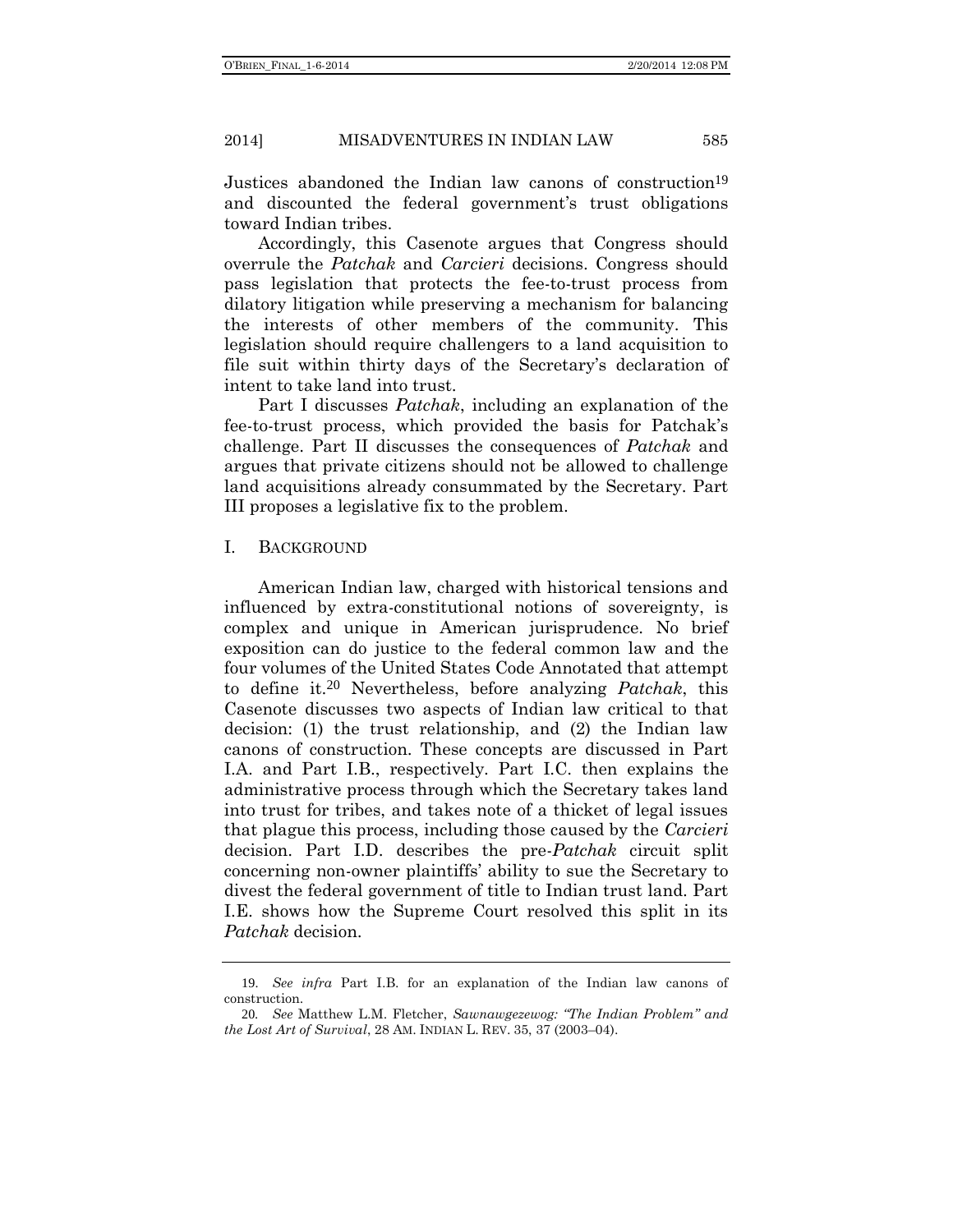## *A. The Trust Relationship*

The Supreme Court defined the unique relationship between the federal government and Indian tribes in the historic case of *Cherokee Nation v. Georgia.*21 There, the Court held that Indian tribes were "nations" but not "foreign nations" within the meaning of the Constitution.<sup>22</sup> Writing for the majority, Chief Justice John Marshall stated that Indian tribes are "domestic dependent nations":

They occupy a territory to which [the United States] assert[s] a title independent of their will . . . . Meanwhile they are in a state of pupilage. Their relation to the United States resembles that of a ward to his guardian. They look to our government for protection; rely upon its kindness and its power; appeal to it for relief to their wants; and address the president as their great father.<sup>23</sup>

<span id="page-5-0"></span>The "wardship" that Chief Justice Marshall described has come to be known as the "trust doctrine." 24 As the doctrine has evolved over the years, it has shed its more paternalistic turns of phrase.25 Yet the assumption remains that history has given rise to a special relationship between the United States and Indian tribes, a relationship that imposes obligations on the United States as a trustee. The trust doctrine includes both a general trust relationship, which imposes a duty of "fairness and protection," and a stricter fiduciary relationship when certain conditions are met.26 Because the dispute in *Patchak* involves an asset (land) held in trust for the Band by the federal government, it implicates those fiduciary obligations.

<sup>21</sup>. 30 U.S. (5 Pet.) 1 (1831).

<sup>22</sup>*. Id.* at 16–18.

<sup>23</sup>*. Id.* at 17.

<sup>24</sup>. John Fredericks III, *Indian Lands: Financing Indian Agriculture*, 14 AM. INDIAN L. REV. 105, 107–108 (1989).

<sup>25</sup>. For example, in 1942, the Court put it this way: "[T]his Court has recognized the distinctive obligation of trust incumbent upon the Government in its dealings with these dependent and sometimes exploited people." Seminole Nation v. United States, 316 U.S. 286, 296 (1942).

<sup>26</sup>. Fredericks*, supra* note [24,](#page-5-0) at 109; *see also* United States v. Mitchell, 463 U.S. 206, 225–26 (1983). *Mitchell* held that a fiduciary obligation on the part of the federal government arose where, through extensive statutes and regulations, the government assumed control over a tribe's timber resources. *Mitchell*, 463 U.S. at 224.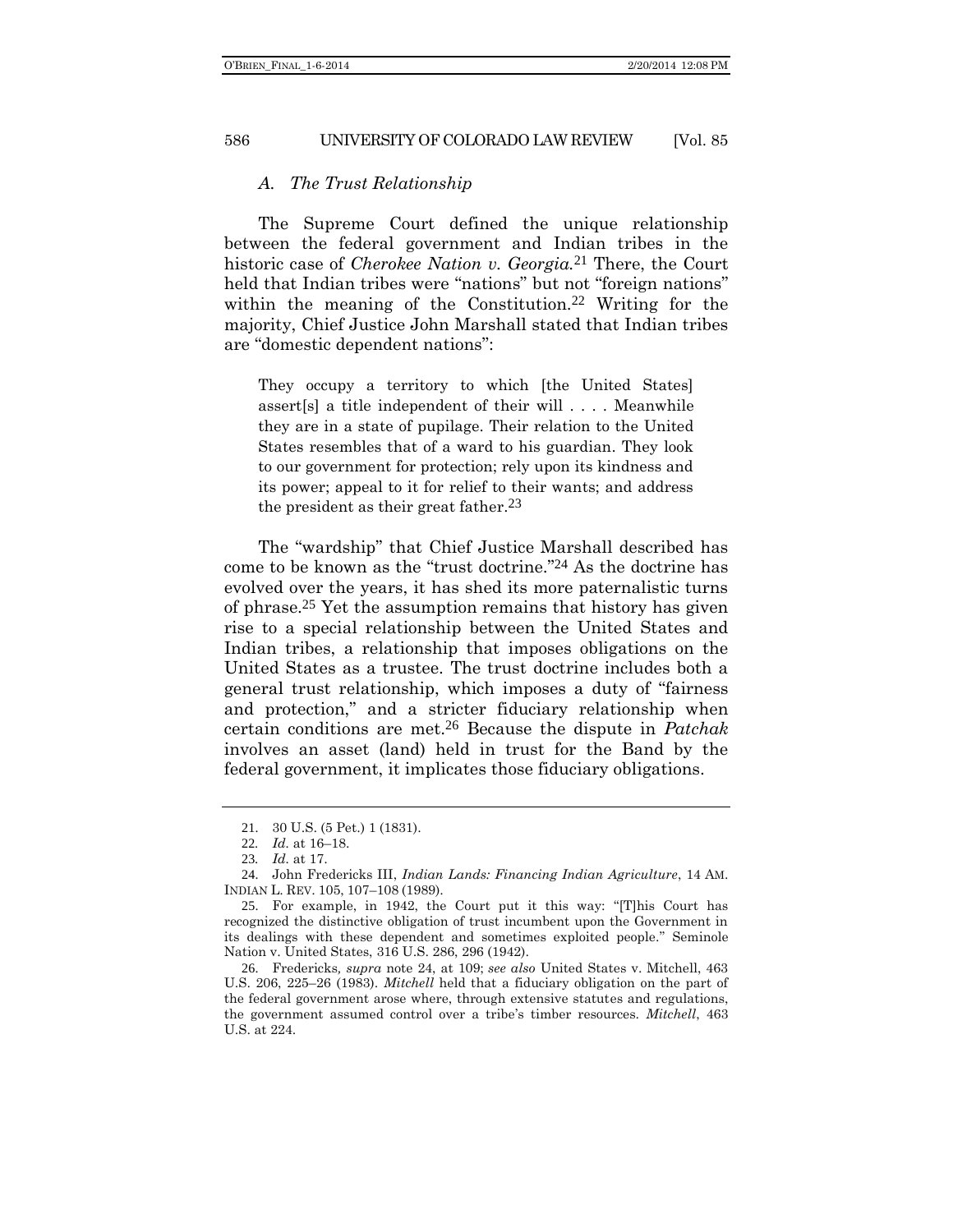## *B. Indian Law Canons of Construction*

The historical relationship between Indian tribes and the federal government provides the basis for judicial use of the Indian law canons of construction.27 Using these canons, courts have required that the language of treaties, statutes, executive orders, and other sources of positive law:

<span id="page-6-0"></span>[B]e liberally construed in favor of the Indians and . . . all ambiguities . . . be resolved in their favor. In addition, treaties and agreements are to be construed as the Indians would have understood them, and tribal property rights and sovereignty are preserved unless Congress's intent to the contrary is clear and unambiguous.28

The Indian law interpretive canons serve as tools of linguistic interpretation, but they also support important structural features of Indian law.29 For example, the canons protect tribal self-governance and treaty rights from all but the clearest manifestations of Congress's plenary power to abrogate Indian treaties, by requiring a "clear statement of congressional intent" to take away a tribe's treaty rights.30 One commentator has therefore characterized the Indian law canons of construction as a way to counteract the effects of colonialism on inherent tribal power.31 Because "[t]he 'Courts of the conqueror' cannot realistically be expected to invalidate even harsh colonial measures in the name of the very constitution established by the colonizers," policy-based interpretive techniques provide needed protection to tribal sovereignty.<sup>32</sup>

<sup>27</sup>. Cnty. of Oneida v. Oneida Indian Nation, 470 U.S. 226, 247 (1985) ("The canons of construction applicable in Indian law are rooted in the unique trust relationship between the United States and the Indians.").

<sup>28</sup>. COHEN'S HANDBOOK OF FEDERAL INDIAN LAW § 2.02(1) (Nell Jessop Newton ed., 2012) (citations omitted).

<sup>29</sup>*. Id.* § 2.02(2) (citations omitted).

<sup>30</sup>*. E.g.*, Menominee Tribe of Indians v. United States, 391 U.S. 404, 413 (1968) (declining "to construe the Termination Act as a backhanded way of abrogating [treaty] rights" where there was no explicit statement to that effect from Congress).

<sup>31</sup>. Philip P. Frickey, *Marshalling Past and Present: Colonialism, Constitutionalism, and Interpretation in Federal Indian Law*, 107 HARV. L. REV. 381, 417 (1993).

<sup>32</sup>*. Id.* at 416–17.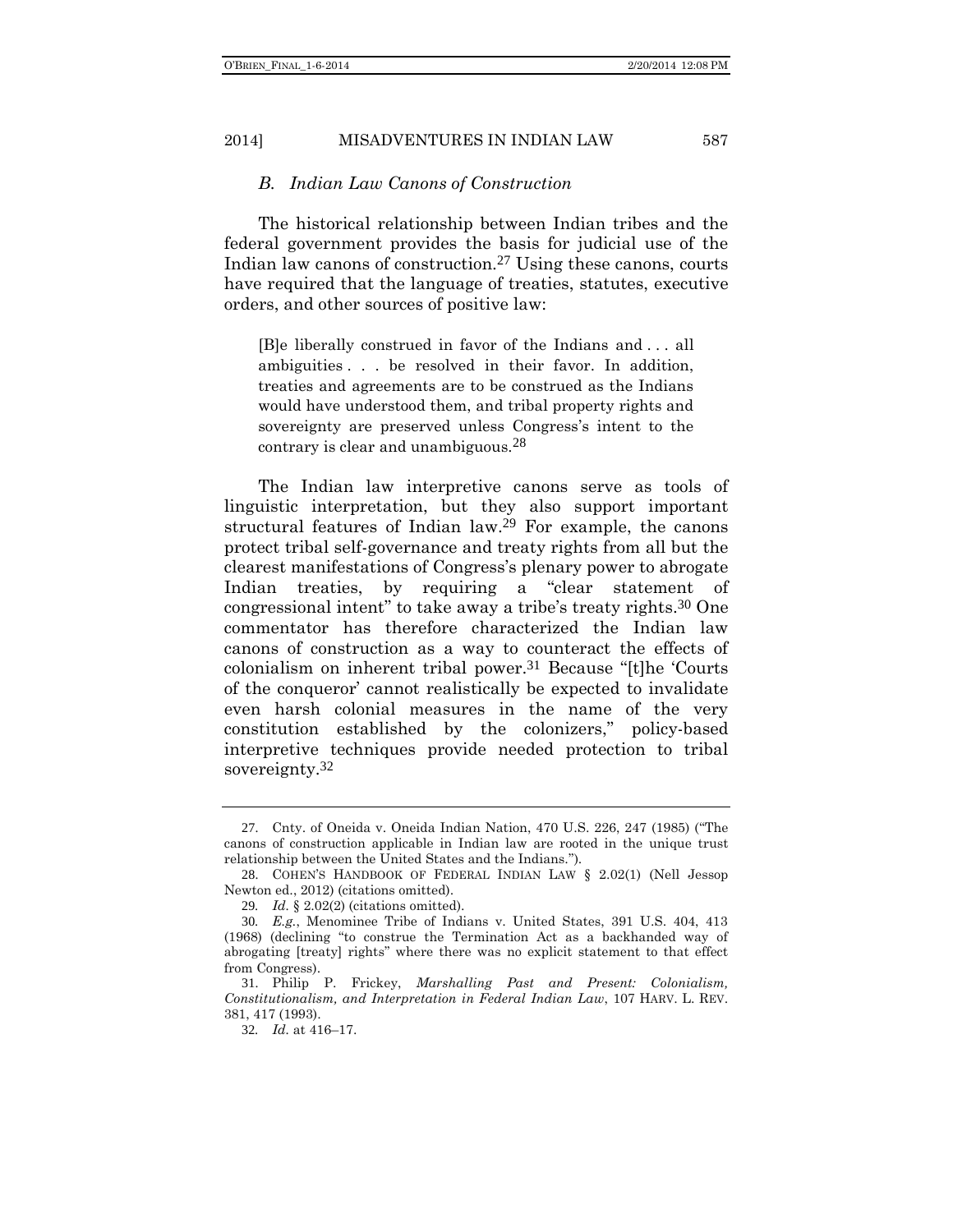The Indian law canons of construction favor the preservation of tribal rights. They encumber the government's ability to renege on its treaty obligations—Congress must clearly manifest its intent to abrogate an Indian treaty33—and should, in theory, facilitate the passage of legislation that is meant to restore tribal rights. For the Indian law canons of construction to perform their functions, however, they must act on some positive law. In the *Patchak* case, for example, the application of the canons of construction to the Quiet Title Act<sup>34</sup> and the Indian Reorganization Act<sup>35</sup> would have produced a result more consistent with tribal rights.

## *C. Taking Land Into Trust*

Congress passed the Indian Reorganization Act (IRA) in 1934 to reverse the effects of allotment-era policies and further Indian self-determination and economic development.36 Section 5 of the IRA authorizes the Secretary of the Interior "to acquire . . . any interest in lands, water rights, or surface rights to lands, within or without existing reservations . . . for the purpose of providing land for Indians." 37 This provision allows the Secretary to give the acquired land trust status, ensuring benefits like exemption from state and local taxation.38 The Secretary can then add the land to an existing reservation or use it as the land base for a new reservation.39

The fee-to-trust process proceeds according to an elaborate set of regulations originally promulgated by the Bureau of Indian Affairs of the Department of the Interior in 1980.40 The current regulations reflect adjustments made during a spate of litigation in the 1990s over the availability of judicial review of

<sup>33</sup>*. Menominee Tribe of Indians,* 391 U.S. at 413.

<sup>34</sup>. 28 U.S.C. § 2409a(a) states that the Quiet Title Act's waiver of sovereign immunity "does not apply to trust or restricted Indian lands[.]" 28 U.S.C. § 2409(a) (2009).

<sup>35</sup>. 25 U.S.C. § 465 authorizes the Secretary of the Interior to acquire real property interests "for the purpose of providing lands for Indians." Indian Reorganization Act § 5, 25 U.S.C. § 465 (2012).

<sup>36</sup>. Mescalero Apache Tribe v. Jones, 411 U.S. 145, 152 (1973) (describing the legislative history of the IRA).

<sup>37</sup>. 25 U.S.C. § 465 (2012).

<sup>38</sup>*. Id*.

<sup>39</sup>*. Id.*; *see also* Donahue v. Butz, 363 F. Supp. 1316, 1323 (N.D. Cal. 1973).

<sup>40</sup>*. See* 25 C.F.R. §§ 151.1–15 (2012).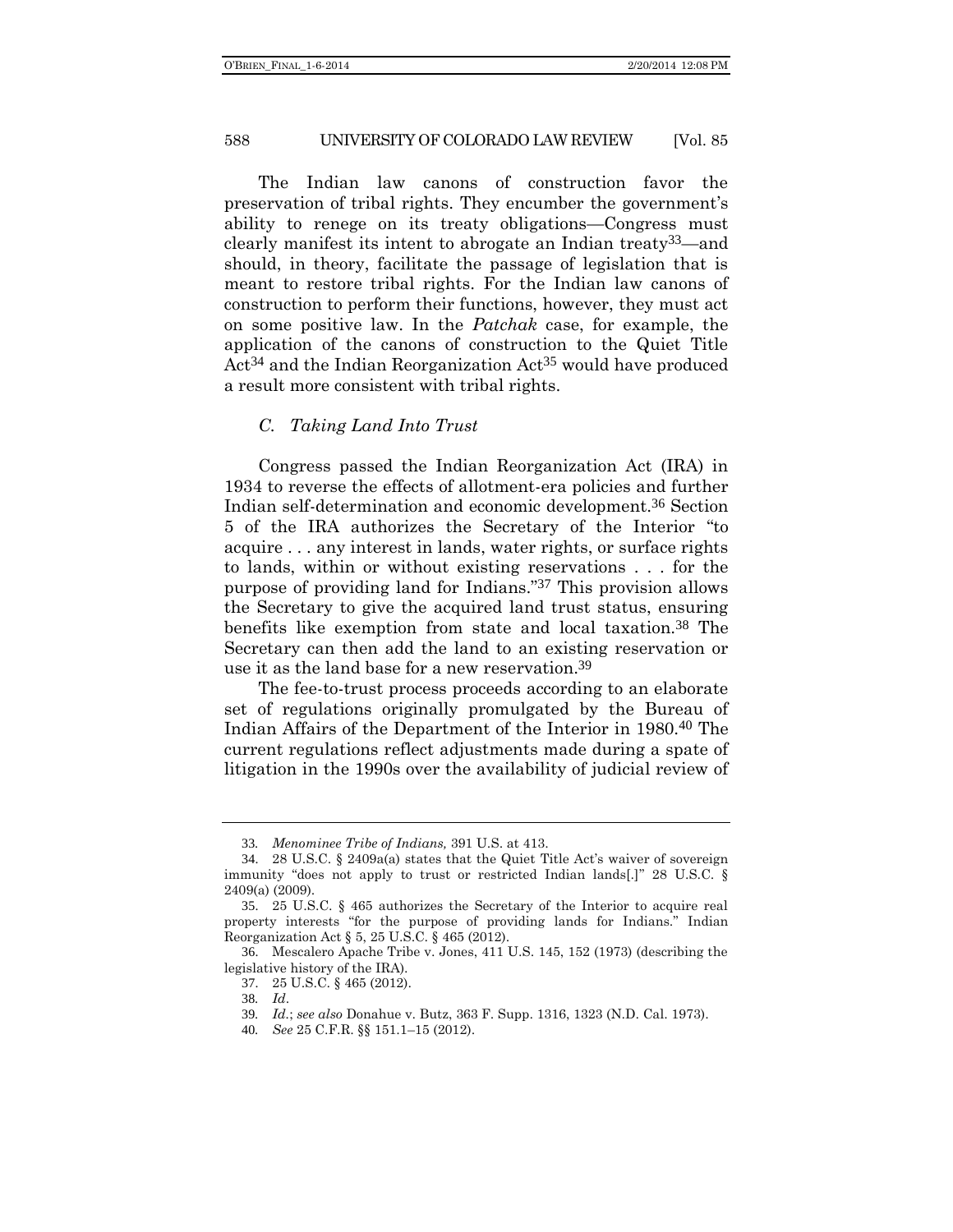land acquisitions by the Secretary.<sup>41</sup> The regulations detail the "authorities, policy, and procedures governing the acquisition of land by the United States in trust for individual Indians and tribes." 42 They set forth the factors that the Secretary is required to consider in evaluating prospective acquisitions<sup>43</sup> and mandate a thirty-day waiting period before any final determination is made.44

The waiting-period rule was promulgated in response to the Eighth Circuit's decision in *South Dakota v. U.S. Department of the Interior* [hereinafter *South Dakota I*].45 The court in *South Dakota I* was concerned that Section 5 "would permit the Secretary to purchase the Empire State Building in trust for a tribal chieftain as a wedding present." 46 The court thus held, in part because judicial review of the Secretary of the Interior's decision to take land into trust was unavailable, that Section 5 of the IRA unconstitutionally delegated legislative authority to the Secretary.<sup>47</sup> While a petition for a writ of certiorari was pending with the Supreme Court, the Department of the Interior established a procedure for judicial review of the Secretary's fee-to-trust decisions under Section 5.48 Under the revised rule, the Secretary may not actually take land into trust until notice to the public has been published for at least thirty days.49 It is Interior's policy to consummate a fee-to-trust acquisition only after claims brought under the regulations have been resolved.50 The background to

45. South Dakota v. U.S. Dep't of Interior, 69 F.3d 878, 882 (8th Cir. 1995).

46*. Id.* at 882.

48*. South Dakota II,* 519 U.S. at 920 (Scalia, J., dissenting).

<sup>41</sup>*. See, e.g.*, Dep't of Interior v. South Dakota, 519 U.S. 919, 920–21 (1996) [hereinafter *South Dakota II*] (Scalia, J. dissenting) (explaining the procedural history of a challenge to the Secretary's authority to take land into trust as an unconstitutional delegation of legislative power).

<sup>42</sup>. 25 C.F.R. § 151.1 (2012).

<sup>43</sup>*. See* 25 C.F.R. §§ 151.10–11 (2012). Before taking the land into trust, the Secretary must consider (among other things) "[t]he purposes for which the land will be used[,]" and the tribe must provide a business plan that sets out "the anticipated economic benefits associated with the proposed use." *Id.* §§ 151.10(c), 151.11(c).

<sup>44</sup>. 25 C.F.R. § 151.12 (2012).

<sup>47</sup>*. Id.* at 884. *But see South Dakota II*, 519 U.S. 919, 921–22 (1996) (Scalia, J., dissenting) (stating that the availability of judicial review has nothing to do with the delegation question and noting that the Eighth Circuit's decision was arguably not based on this factor).

<sup>49</sup>. 25 C.F.R. § 151.12(b) (2012).

<sup>50</sup>. Donald "Del" Laverdure, Acting Assistant Secretary–Indian Affairs, U.S. Dep't of the Interior, Testimony before the Senate Committee on Indian Affairs on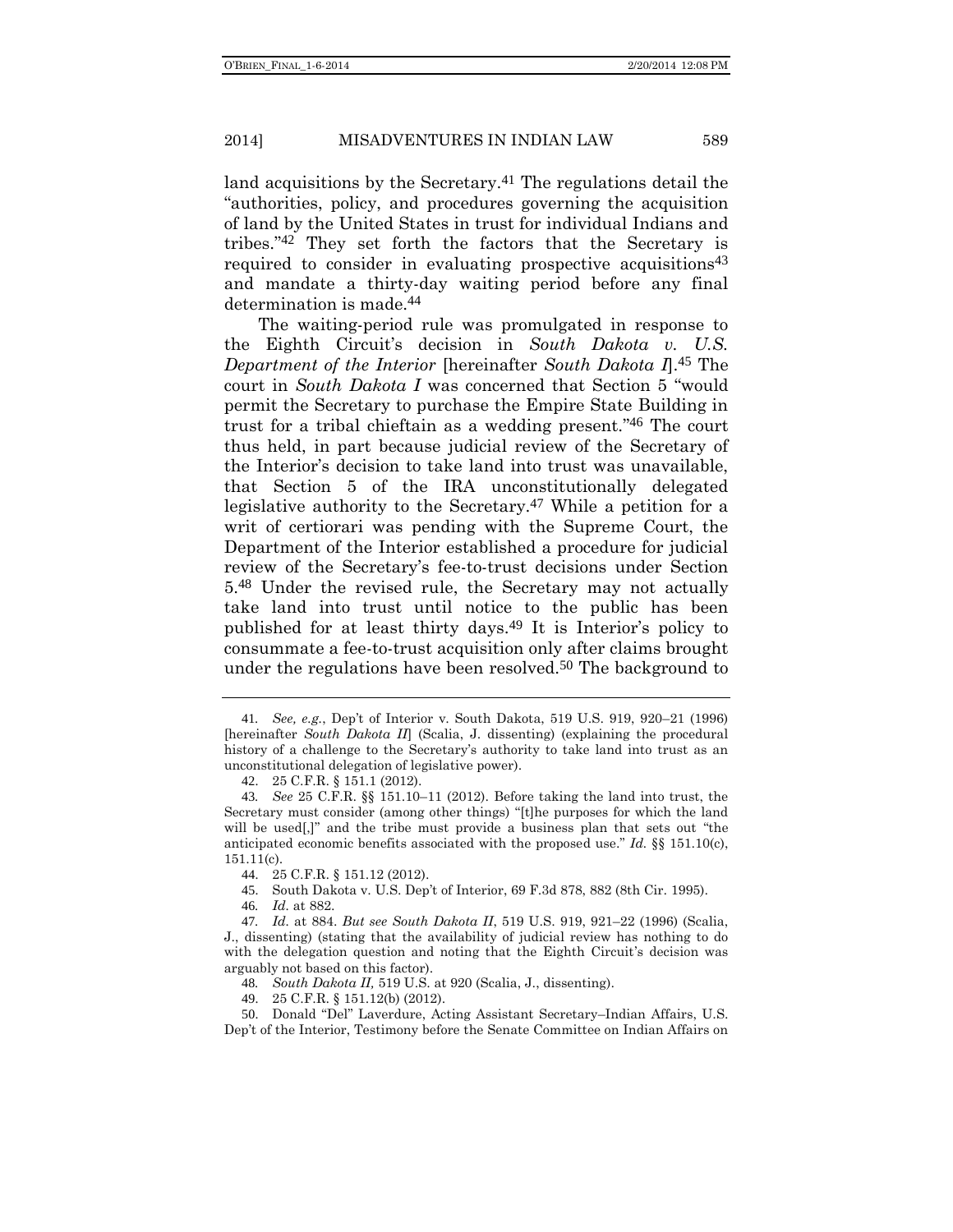the final rule states that the rule allows for judicial review of an agency decision before a transfer of title occurs, but that the Quiet Title Act<sup>51</sup> bars review once title has been transferred.<sup>52</sup> Shortly after the final rule was enacted, the Supreme Court granted certiorari in *South Dakota I*, vacated the Eighth Circuit's decision, and remanded the case to the Secretary for reconsideration.53 Thus, the Court appeared to accept the Department of the Interior's position that the Quiet Title Act would bar challenges to a finalized fee-to-trust acquisition.<sup>54</sup> By using a grant-vacate-remand, however, the Court avoided an explicit ruling to that effect.<sup>55</sup>

This uneasy truce on the judicial review front remained until the Supreme Court revisited the issue in *Patchak*. In the meantime, however, the Court's resolution of a different challenge to the IRA had the effect of further constraining the fee-to-trust process. In *Carcieri v. Salazar*, the Court decided that the Secretary's authority under Section 5 is limited to acquiring land for those tribes that were "federally recognized" in June of 1934, when Congress passed the IRA.56 The case arose when, after the Secretary announced that he intended to take a parcel of land in Charleston, South Carolina into trust for the Narragansett Tribe, the state and local governments objected at the agency level and then in federal court.57 Writing for the majority, Justice Thomas narrowly construed the phrase, "now under Federal jurisdiction," holding that it applied only to tribes that were federally recognized when the IRA was passed in June of 1934.58 The Narragansett Tribe did

55*. Id.* at 919–20.

Addressing the Costly Administrative Burdens and Negative Impacts of the *Carcieri* and *Patchak* Decisions (Sept. 13, 2012) [hereinafter Laverdure Testimony], *available at* http://www.indian.senate.gov/hearings/upload/Donald-Laverdure-testimony091312.pdf.

<sup>51</sup>. 28 U.S.C. § 2409a(a) (2012) (stating that the Quiet Title Act's waiver of sovereign immunity "does not apply to trust or restricted Indian lands").

<sup>52</sup>. Land Acquisitions, 61 Fed. Reg. 18,082, 18,082 (Apr. 24, 1996) (to be codified at 25 C.F.R pt. 151).

<sup>53</sup>*. South Dakota II*, 519 U.S. 919, 919–20 (1996).

<sup>54</sup>*. See id.* at 920–22 (Scalia, J., dissenting) (criticizing the grant-vacateremand in response to the agency's "about-face" and taking issue with the sufficiency of judicial review available only as a matter of agency discretion, implying that judicial review would otherwise be barred by the Quiet Title Act).

<sup>56</sup>. Carcieri v. Salazar, 555 U.S. 379, 395–96 (2009).

<sup>57</sup>*. Id.* at 382.

<sup>58</sup>*. Id.* at 395.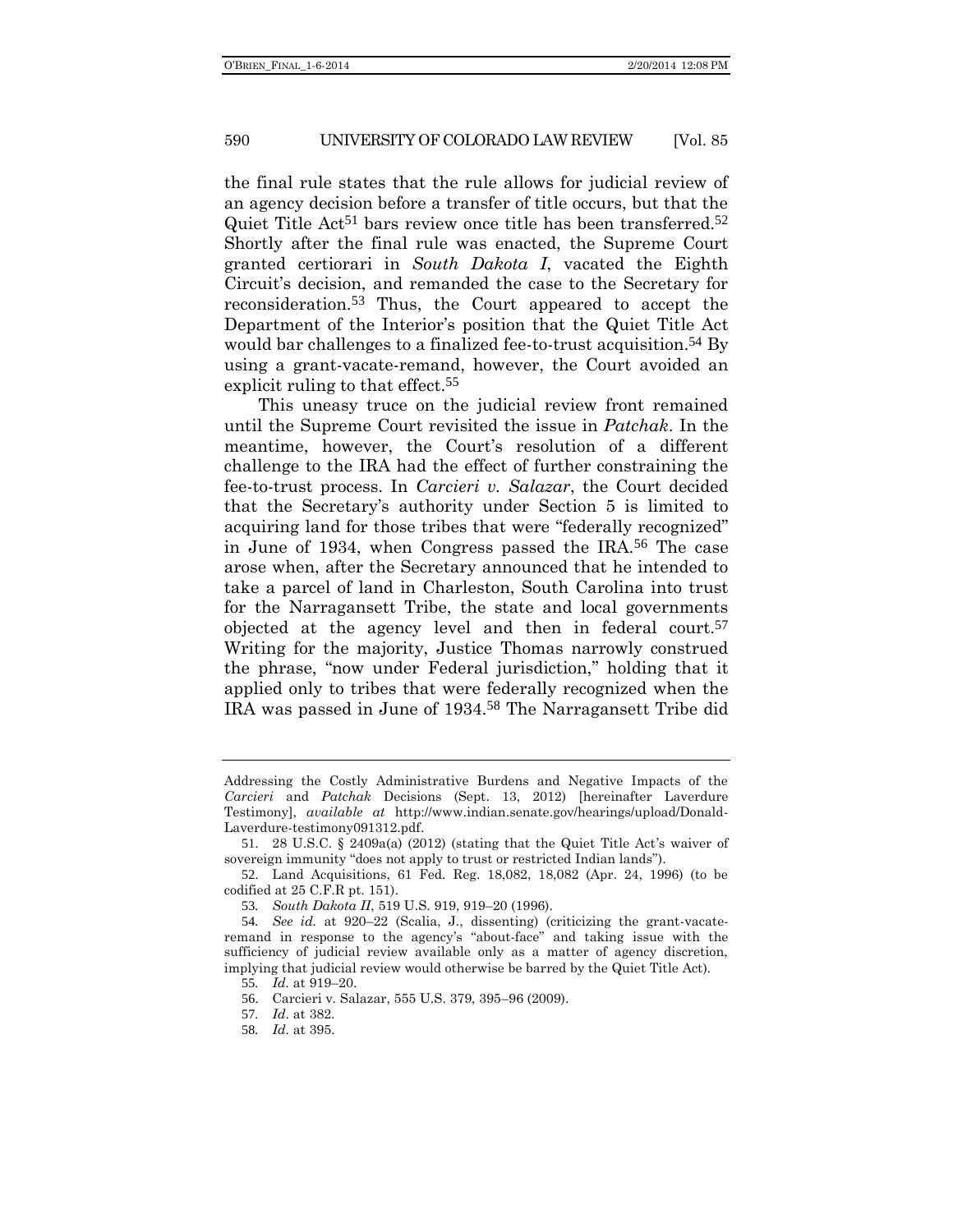not receive federal recognition until 1983.59 Therefore, the Court held that the Secretary had exceeded his authority by taking the land into trust for the tribe.60 By restricting the Secretary's authority to take land into trust, the *Carcieri* decision has impeded economic development in Indian Country.61 More important for this Casenote, in the *Patchak* case the plaintiff disputed the Band's status as a federallyrecognized tribe as part of his challenge to the Secretary's acquisition of the Bradley property for the Band.62 This shows that the risk of lawsuits capable of divesting the federal government of title to Indian trust lands is immanent in the confluence of *Carcieri* and *Patchak*.

#### *D. Challenging a Fee-to-Trust Acquisition Pre-*Patchak

The viability of challenges like Patchak's, which potentially divest the United States of title to land that the federal government has already acquired as trustee for an Indian tribe, has been considered by several circuits over the last four decades. The Ninth,<sup>63</sup> Tenth,<sup>64</sup> and Eleventh<sup>65</sup> Circuits all ruled that the Quiet Title Act maintained the federal government's immunity from such suits. This interpretation stood unchallenged until the D.C. Circuit's decision in *Patchak*. The D.C. Circuit held that the Indian lands exception to the Quiet Title Act's waiver of sovereign

62. The Supreme Court did not reach the merits of this "*Carcieri* challenge" in *Patchak*. *See* Match-E-Be-Nash-She-Wish Band of Pottawatomi Indians v. Patchak, 132 S. Ct. 2199, 2204 n.2 (2012).

63. Metro. Water Dist. of S. Cal. v. United States, 830 F.2d 139 (9th Cir. 1987).

64. Neighbors for Rational Dev., Inc. v. Norton, 379 F.3d 956 (10th Cir. 2004); Shivwits Band of Paiute Indians v. Utah, 428 F.3d 966 (10th Cir. 2005); *see also* Governor of Kan. v. Kempthorne, 516 F.3d 833 (10th Cir. 2008).

<sup>59</sup>*. Id.* at 382–84.

<sup>60</sup>*. Id.* at 382–83.

<sup>61</sup>*. Carcieri* causes two main problems for a tribe planning a development project. First, the tribe may have to prove that it was "federally recognized" in 1934, which wastes tribal resources. Second, a tribe's financing costs may increase if lenders perceive a risk that the tribe was not "federally recognized" in 1934. *See* Matthew L.M. Fletcher, *Fixing Carcieri for Michigan*, TURTLE TALK (June 15, 2012), http://turtletalk.wordpress.com/2012/06/15/fixing-carcieri-for-michigan/; Matthew L.M. Fletcher, *Carcieri Chart*, TURTLE TALK (Nov. 30, 2012), http://turtletalk.files.wordpress.com/2012/11/carcieri-chart.pdf.

<sup>65</sup>. Fla. Dep't of Bus. Regulation v. U.S. Dep't of the Interior, 768 F.2d 1248 (11th Cir. 1985).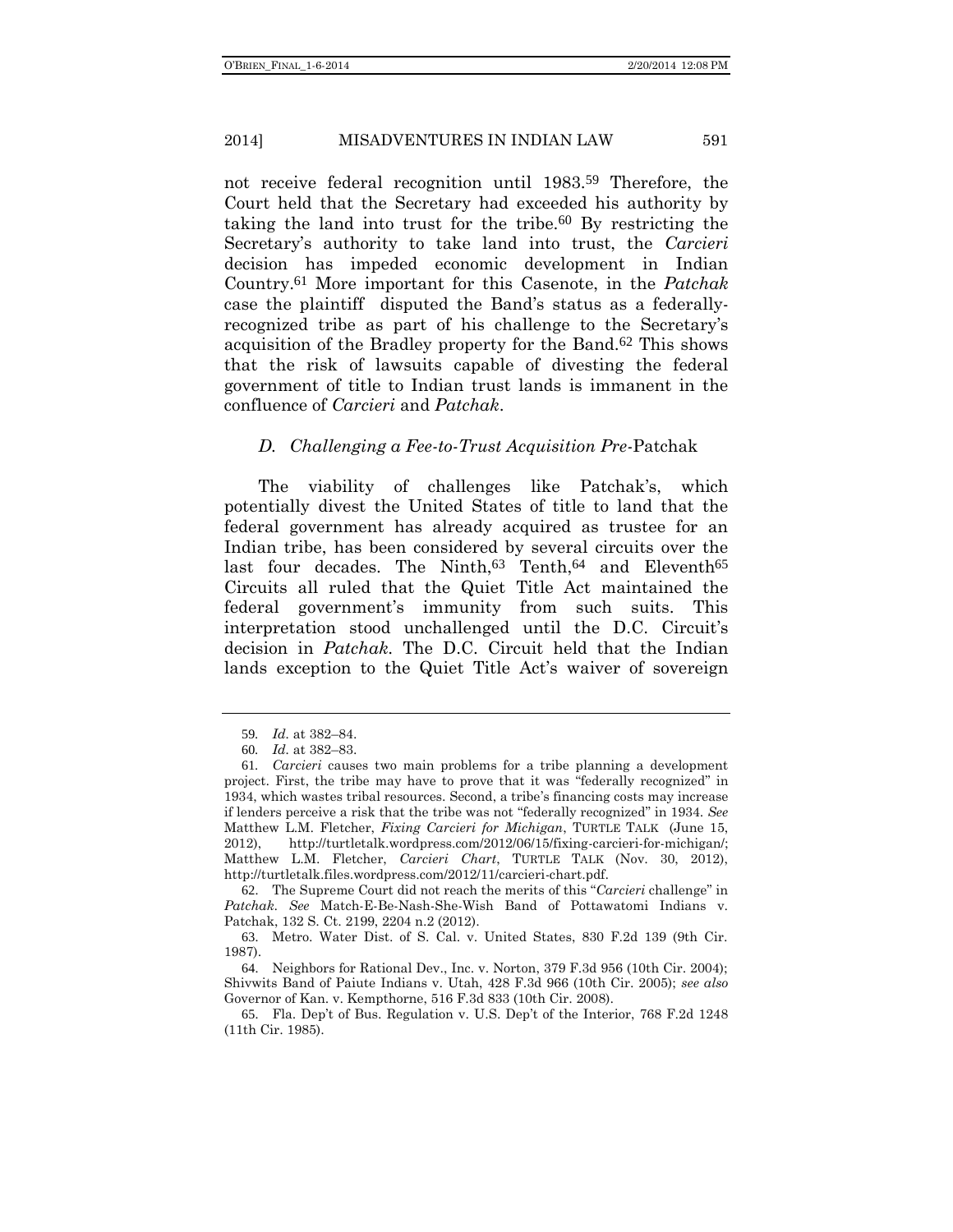immunity applied only to quiet title actions—cases in which the plaintiff claims an ownership interest adverse to the federal government's in property held in trust for a tribe.<sup>66</sup> This construction of the law means that the statutory reservation of sovereign immunity does not apply to cases like *Patchak*, where the plaintiff seeks to divest the federal government of title to Indian trust land without himself asserting an ownership interest in the land.67 The following paragraphs examine the circuit split in more detail by considering each court's reasoning in chronological order.

In 1985, the Eleventh Circuit was the first to address the role of the Quiet Title Act in challenges to the Secretary's feeto-trust land acquisitions.68 In *Florida Department of Business Regulation v. Department of the Interior*, Florida sued the Secretary to divest the United States of title to land that it had recently acquired in trust for the Seminole tribe.<sup>69</sup> Although Florida initially acceded to the acquisition, the State began to protest the Secretary's decision after the Seminole Tribe began selling (tax-free) cigarettes on the land.70 The substance of the State's complaint was that the Secretary had abused his discretion in failing to comply with some of the Department of the Interior's regulations.71 While the court recognized that Florida's suit was not technically a quiet title action, it held that the Quiet Title Act's reservation of sovereign immunity with respect to Indian trust lands nevertheless applied.<sup>72</sup> The court's reasoning emphasized practicalities, such as the functional equivalence of the relief sought in the case before it to that sought in a quiet title action (divestiture). It also noted that such lawsuits would potentially interfere with the trust relationship between tribes and the federal government.73 Moreover, the court pointed out that "[i]t would be anomalous to allow others, whose interest might be less than that of an

<sup>66</sup>. Patchak v. Salazar, 632 F.3d 702, 710 (D.C. Cir. 2011).

<sup>67</sup>. Presumably, if Patchak's challenge is successful, title to the Bradley Property will revert to the tribe, which owned the land in fee before the Secretary acquired it. This would effectively condemn Gun Lake Casino by subjecting the property to Michigan state law.

<sup>68</sup>*. See Fla. Dep't of Bus. Regulation*, 768 F.2d at 1248.

<sup>69</sup>*. Id.* at 1250–51.

<sup>70</sup>*. Id.* at 1250.

<sup>71</sup>*. Id.* at 1252.

<sup>72</sup>*. Id.* at 1254.

<sup>73</sup>*. Id.*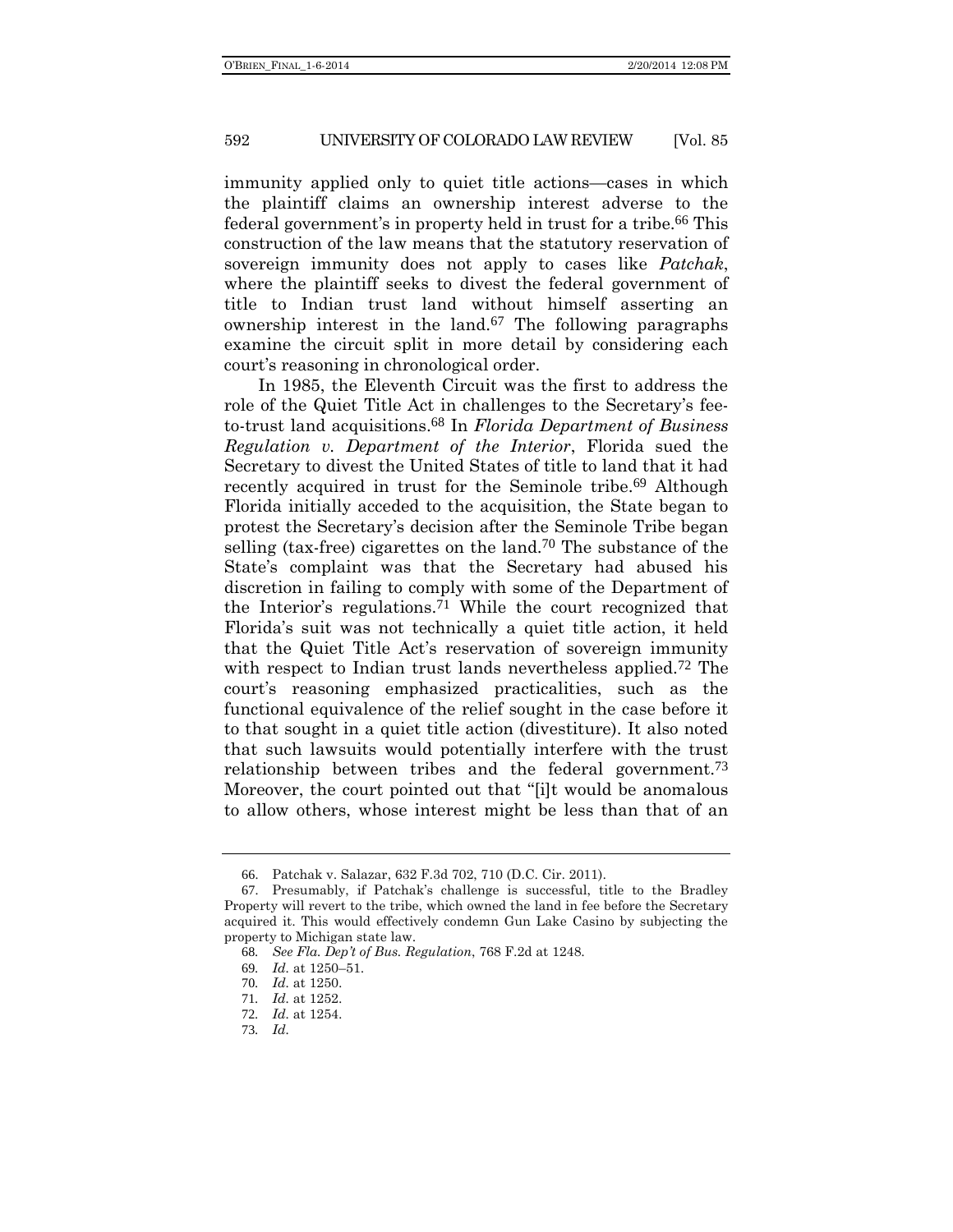adverse claimant, to divest the sovereign of title to Indian trust lands." 74

Two years later, in *Metropolitan Water District of Southern California v. United States*, the Ninth Circuit took up the issue on facts similar to those in *Florida Department of Business Regulation.*75 *Metropolitan Water District* involved a secretarial order that changed the boundaries of the Fort Mojave Reservation and the subsequent dispute over water rights that resulted from the changed boundaries.76 Like the court in *Florida Department of Business Regulation*, the Ninth Circuit recognized that, although the Metropolitan Water District did not seek to quiet title in itself, "[t]he effect of a successful challenge would be to quiet title in others than the Tribe." 77 The federal government's trust obligations toward the tribe were also an important factor in the decision.78 The court, citing the legislative history of the Indian lands exception to the Quiet Title Act, held that allowing suits capable of divesting the federal government of title in trust lands would interfere with the discharge of the government's trust responsibilities.79 The court reasoned that the Quiet Title Act's reservation of sovereign immunity in cases of Indian trust land was premised on the federal government's obligation to restore Indian tribes' historic land base.80 Allowing third parties like Metropolitan Water District (or Patchak) to obstruct this process would be inconsistent with the trust relationship and the idea of a government-to-government relationship between tribes and the United States.81

In *Neighbors for Rational Development, Inc. v. Norton*, the Tenth Circuit joined the Ninth and Eleventh Circuits in holding that the Quiet Title Act prohibited ex post challenges to the Secretary's fee-to-trust acquisitions.82 Neighbors for

<sup>74</sup>*. Id.* at 1254–55.

<sup>75</sup>. Metro. Water Dist. of S. Cal. v. United States, 830 F.2d 139 (9th Cir. 1987).

<sup>76</sup>*. Id.* at 141.

<sup>77</sup>*. Id.* at 143.

<sup>78</sup>*. Id.* at 144.

<sup>79</sup>*. Id.* at 144 (citing H.R. Rep. No. 1559, at 4557–58 (1972), *reprinted in* 1972 U.S.C.C.A.N. 4547).

<sup>80</sup>*. Id.*

<sup>81</sup>*. Id.* at 144.

<sup>82</sup>. Neighbors for Rational Dev., Inc. v. Norton, 379 F.3d 956, 961 (10th Cir. 2004).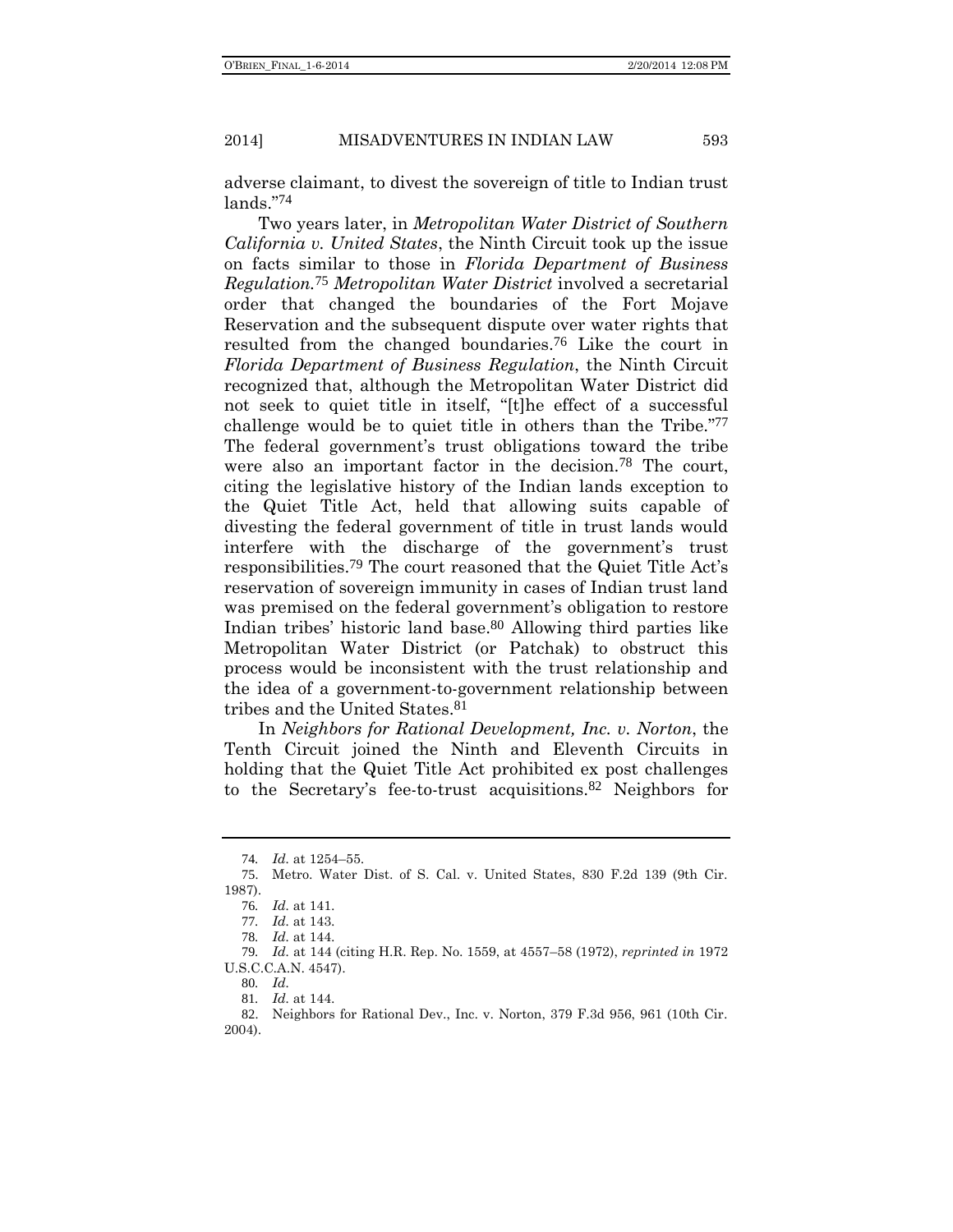Rational Development, a group of local land and business owners, sued the Secretary under the APA to divest the federal government of title to land held in trust for nineteen Indian Pueblos.83 On appeal, the Tenth Circuit held that the Quiet Title Act preserved the federal government's sovereign immunity in the face of such challenges.<sup>84</sup> The court stated that "[i]t is well settled law" that the Quiet Title Act's Indian lands exception may be invoked even in cases where the plaintiff does not claim an ownership interest in the property—in other words, in suits that are not, strictly speaking, actions to quiet title.85 Like the courts in *Florida Department of Business Regulation* and *Metropolitan Water District*, the *Neighbors* court stated that its focus was on the effect the challenge might have on the federal government's title to Indian trust land, not on the plaintiff's characterization of its property interest.<sup>86</sup> *Neighbors* stood for the idea that the Quiet Title Act impliedly precluded the challengers from requesting that the trust acquisition be declared null and void.87

Thus, at the turn of the century, all three federal circuits to consider the question held that the Quiet Title Act blocked suits that could take title to Indian trust land away from the federal government.88 The Ninth, Tenth, and Eleventh Circuits all reasoned that suits by plaintiffs like Patchak, who do not assert any ownership interest in the land but seek to divest the federal government of title for some other reason,89 are functionally and legally equivalent to quiet title actions by plaintiffs who seek to quiet title in themselves.90 Both types of suit interfere with the United States' fulfillment of its trust

<sup>83</sup>*. Id.* at 958–59.

<sup>84</sup>*. Id.* at 960–61. The district court had held that the Secretary had not acted arbitrarily or capriciously in taking the land into trust. *Id.*

<sup>85</sup>*. Id.* at 961.

<sup>86</sup>*. Id.* at 965.

<sup>87</sup>*. Id.* at 956.

<sup>88</sup>*. Id.* at 960–61; Metro. Water Dist. of S. Cal. v. United States, 830 F.2d 139, 143 (9th Cir. 1987); Fla. Dep't of Bus. Regulation v. U.S. Dep't of the Interior, 768 F.2d 1248, 1255 (11th Cir. 1985).

<sup>89</sup>. The paradigmatic example is a suit under the APA that seeks to set aside a land acquisition as "arbitrary, capricious, an abuse of discretion, or otherwise not in accordance with law." 5 U.S.C. § 706(2)(A) (2012). *See, e.g.*, Match-E-Be-Nash-She-Wish Band of Pottawatomi Indians v. Patchak, 132 S. Ct. 2199, 2203 (2012).

<sup>90</sup>*. Neighbors*, 379 F.3d at 962; *Metro. Water Dist. of S. Cal.*, 830 F.2d at 144; *Fla. Dep't of Bus. Regulation*, 768 F.2d at 1254.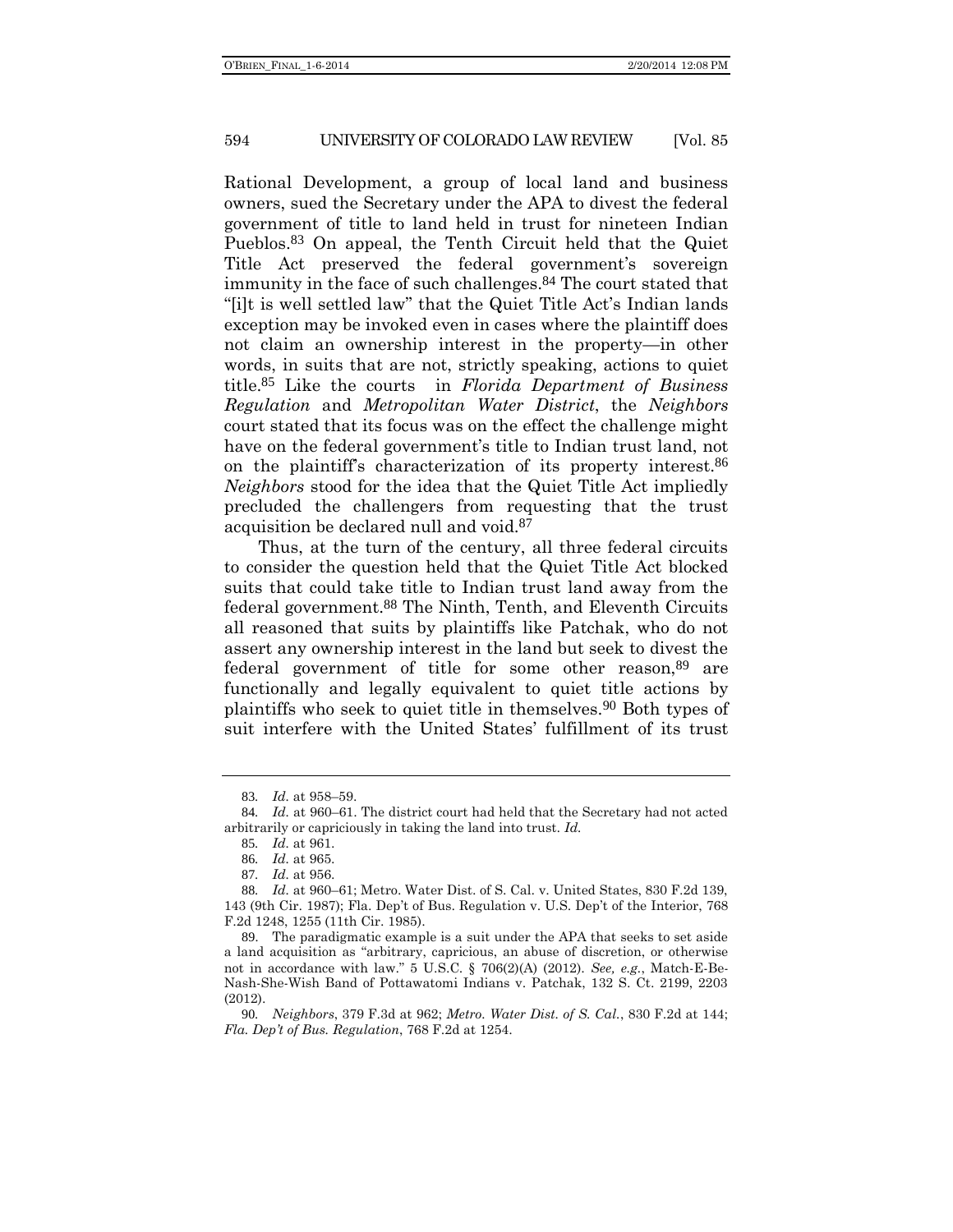obligations to Indian tribes and create uncertainty in the federal government's title to Indian trust land.<sup>91</sup> The courts rejected the alternative interpretation—that the Quiet Title Act's reservation of sovereign immunity applies only to quiet title actions—because it was based on a formalistic distinction.92 Despite the weakness of this myopic approach to the Quiet Title Act's reservation of sovereign immunity, it is the interpretation that the D.C. Circuit and the Supreme Court ultimately adopted in *Patchak*. The next Part analyzes the procedural history of *Patchak* and the decisions of both the D.C. Circuit and Supreme Court in the case.

### *E. The* Patchak *Litigation*

In *Patchak v. Salazar*, the D.C. Circuit rejected the rationales of the Ninth, Tenth, and Eleventh Circuits discussed in the prior Part. 93 The controversy began in the spring of 2005, when the Secretary decided to take about 147 acres of land known as the "Bradley property" into trust for the Band.<sup>94</sup> The Band wanted to build a casino on the parcel, which it already owned in fee simple.<sup>95</sup> Michigan Gambling Opposition (MichGO) sued the Secretary during the thirty-day waiting period, alleging that her actions violated the National Environmental Policy Act and the Indian Gaming Regulatory Act.96 The district court issued a stay of final action by the Secretary while the issues were being litigated. $97$  The stay expired after the D.C. Circuit affirmed the district court's

<sup>91</sup>*. See, e.g.*, *Neighbors*, 379 F.3d at 962.

<sup>92</sup>*. Id.* at 963; *Metropolitan Water District*, 830 F.2d at 143; *Florida Dep't of Bus. Regulation*, 768 F.2d at 1254–55.

<sup>93</sup>. Patchak v. Salazar, 632 F. 3d 702, 711 (D.C. Cir. 2011).

<sup>94</sup>. 70 Fed. Reg. 25596–02, 25596 (May 13, 2005).

<sup>95</sup>*. Patchak*, 632 F.3d at 703; Mich. Gambling Opposition v. Norton, 477 F. Supp. 2d 1 (D.D.C. 2007). Although the Band owned the land, it could not operate a casino on the parcel while subject to Michigan state law. *See* MICH. COMP. LAWS ANN. § 432.203 (2012). Once the federal government holds the land in trust for the Band, the land is "Indian Country" on which the casino can operate as long as it is in compliance with the Indian Gaming Regulatory Act. *See* 25 U.S.C. § 2701 (2012).

<sup>96</sup>*. Patchak*, 632 F.3d at 703. Apparently, Patchak was part of this suit as well. Matthew L.M. Fletcher, *Ironies of the Patchak Decision*, TURTLE TALK (June 26, 2012), http://turtletalk.wordpress.com/2012/06/26/ironies-of-thepatchak-decision/.

<sup>97</sup>*. Patchak*, 632 F.3d at 703.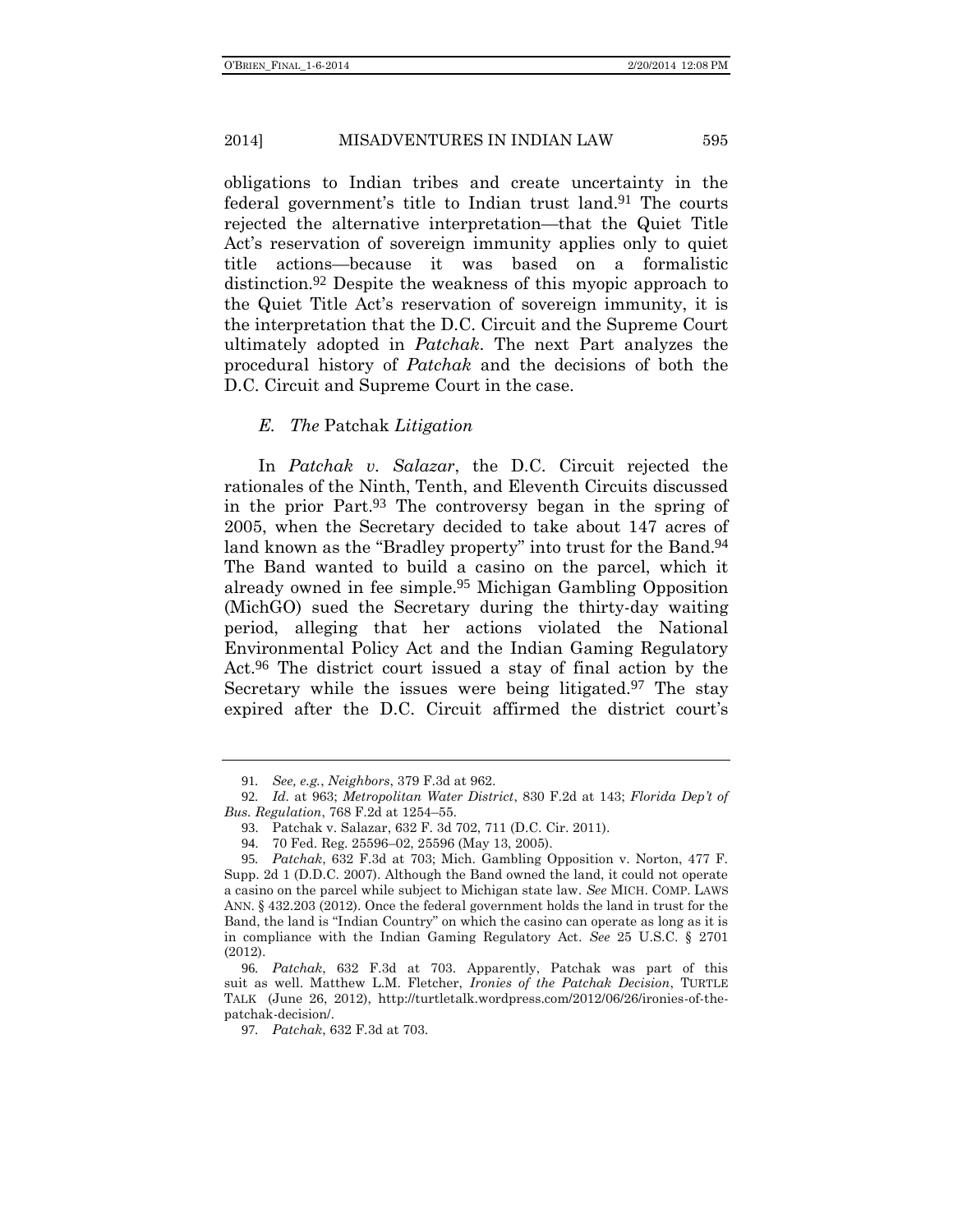dismissal of MichGO's suit<sup>98</sup> and the Supreme Court denied certiorari.99

During the stay (but after the thirty-day window had closed), Patchak, who owned land near the Bradley property, initiated his own suit under the APA.100 Patchak alleged that the planned casino would effect "an irreversible change in the rural character of the area;" increase property taxes and decrease property values; lead to an increase in crime; and cause "other aesthetic, socioeconomic, and environmental problems . . . ."101 Patchak argued that the Secretary did not have authority to take the Band's land into trust because the Band was not federally recognized when Congress enacted the IRA in 1934.102 When the stay expired, Patchak filed an emergency motion to prevent transfer of the Bradley property, but the district court denied the motion, and the Secretary took the Bradley property into trust for the Band in January 2009.103 The district court dismissed Patchak's suit, holding that he did not have prudential standing to sue the Secretary over Section 5 because he was not within the IRA's zone of interests.104 The district court did not reach the effect of the

<sup>98</sup>*. Id.*

<sup>99</sup>. Mich. Gambling Opposition v. Kempthorne, 555 U.S. 1137 (2009).

<sup>100</sup>*. Id.*

<sup>101</sup>. Brief for Respondent at 6, Match-E-Be-Nash-She-Wish Band of Pottawatomi v. Patchak, 132 S. Ct. 2199 (2011) (Nos. 11-246 & 11-247) (citing Complaint at ¶9, Match-E-Be-Nash-She-Wish Band of Pottawatomi, 132 S. Ct. 2199 (Nos. 11-246 & 11-247)).

<sup>102</sup>. Two years later, in *Carcieri v. Salazar*, 555 U.S. 379, 382 (2009), the Supreme Court would agree with this line of argument; however, the merits of Patchak's challenge to the Band's status as a federally recognized tribe have yet to be adjudicated. *Patchak*, 632 F.3d at 703.

<sup>103</sup>*. Patchak*, 632 F.3d at 703–04 (D.C. Cir. 2011). This means that, although Patchak originally filed suit before title to the Bradley property had passed to the United States, his success on the merits will divest the United States of title acquired years ago. *See* Match-E-Be-Nash-She-Wish Band of Pottawatomi Indians v. Patchak, 132 S. Ct. 2199, 2204 (2012) ("[A]ll parties agree that the suit now effectively seeks to divest the Federal Government of title to [the Bradley Property].").

<sup>104</sup>. Patchak v. Salazar, 646 F. Supp. 2d 72, 76 (D.D.C. 2009), *rev'd*, 632 F.3d 702 (D.C. Cir. 2011), *aff'd sub nom.* Match-E-Be-Nash-She-Wish Band of Pottawatomi Indians v. Patchak, 132 S. Ct. 2199 (2012). In deciding whether a plaintiff has standing under the APA to challenge agency action, the Court applies the relatively lenient "zone of interest" test and asks whether the plaintiff's interest is so tangential to the challenged action "that it cannot reasonably be assumed that Congress intended to permit the suit." Clarke v. Sec. Indus. Ass'n, 479 U.S. 388, 399 (1987).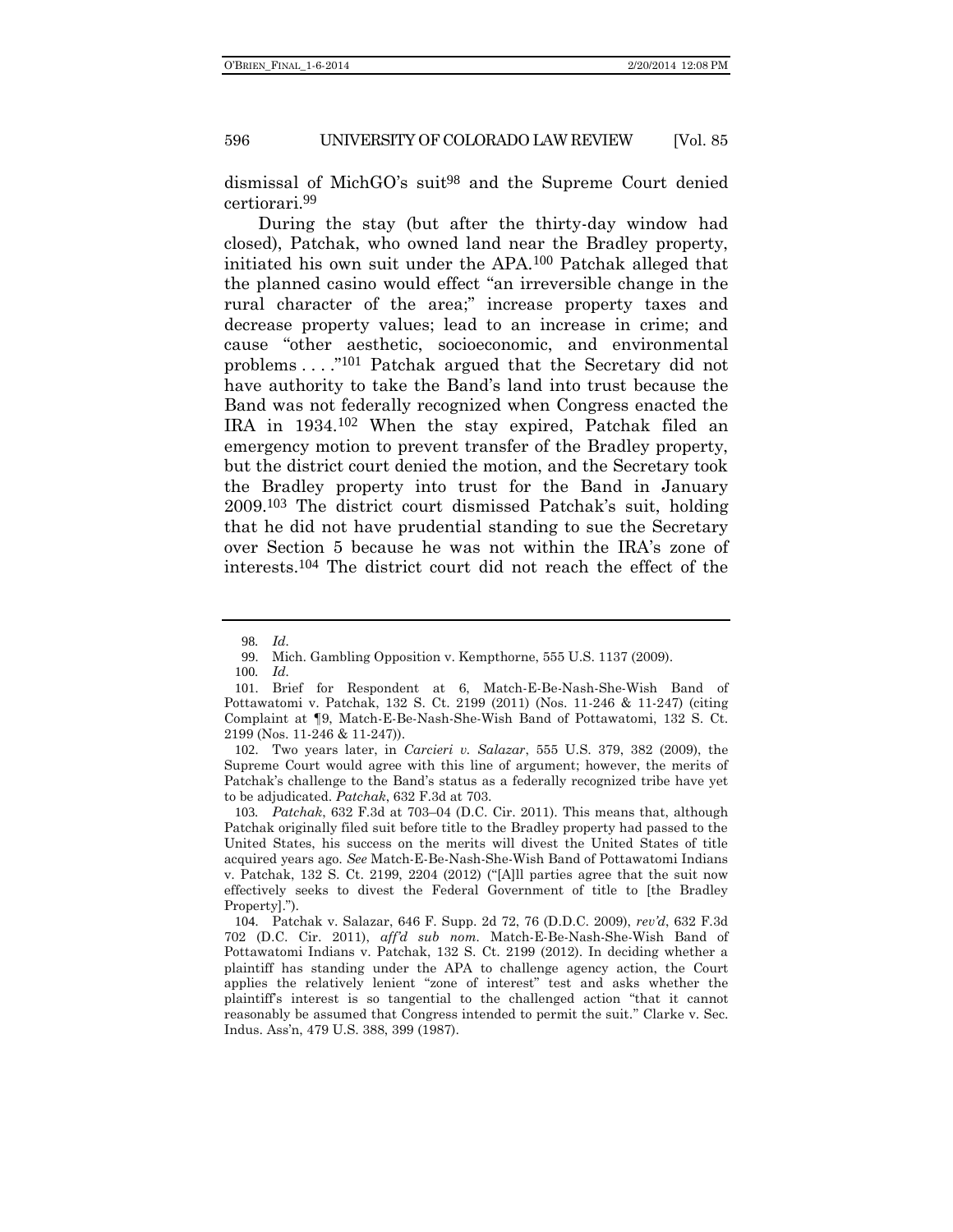Quiet Title Act on Patchak's claim.105

Patchak appealed to the D.C. Circuit, which reversed the district court and held that Patchak did have prudential standing to sue under the APA. The court explained that Patchak's "stake in opposing the Band's casino [was] intense and obvious." 106 If Patchak could prove that the Band was not federally recognized in 1934—and thus that, under *Carcieri*, the Secretary's acquisition of the Bradley Property for the band was unauthorized by the IRA—then the IRA's limitations on secretarial authority would operate to protect his interests as a neighboring landowner.107 Thus, according to the court, Patchak was a proper party to challenge the Secretary's authority under the IRA to take land into trust for the Band.108

As to the applicability of the Quiet Title Act, the D.C. Circuit held it to simply not apply because the case did not involve an action to quiet title.109 Moreover, the court was unconvinced by the argument that the Quiet Title Act's reservation of sovereign immunity for cases in which a plaintiff asserts an ownership interest in Indian trust land prevented, by negative implication, a plaintiff with a lesser property interest from going forward under the APA's general waiver of sovereign immunity.<sup>110</sup> The court pointed out that the Congress that passed the Quiet Title Act in 1972 was not thinking about plaintiffs like Patchak because, at that time, the APA's general waiver of sovereign immunity did not exist.111 Of course, the Quiet Title Act's Indian-lands exception evinces an intent to protect those lands from divestiture even if, in 1972, Congress did not anticipate challengers like Patchak. Nevertheless, the court dismissed legislative intent and focused on the label of the plaintiff's claim rather than the effect the action could have on the United States' title to Indian trust land.112 In other words, under the court's analysis, the Quiet Title Act bars only quiet title actions, not APA claims, like Patchak's. The court

<sup>105</sup>*. Patchak*, 646 F. Supp. 2d at 78 n.12.

<sup>106</sup>*. Patchak*, 632 F.3d at 707.

<sup>107</sup>*. Id.* at 706.

<sup>108</sup>*. Id.*

<sup>109</sup>*. Id.* at 710–11.

<sup>110</sup>*. Id.* at 711.

<sup>111</sup>*. Id.*

<sup>112</sup>*. Id.* at 712 ("[W]e need not decide between 'these competing policy views.'... [I]t is enough that the terms of the Quiet Title Act do not cover Patchak's suit.") (quoting *Carcieri*, 555 U.S. 379, 392 (2009)).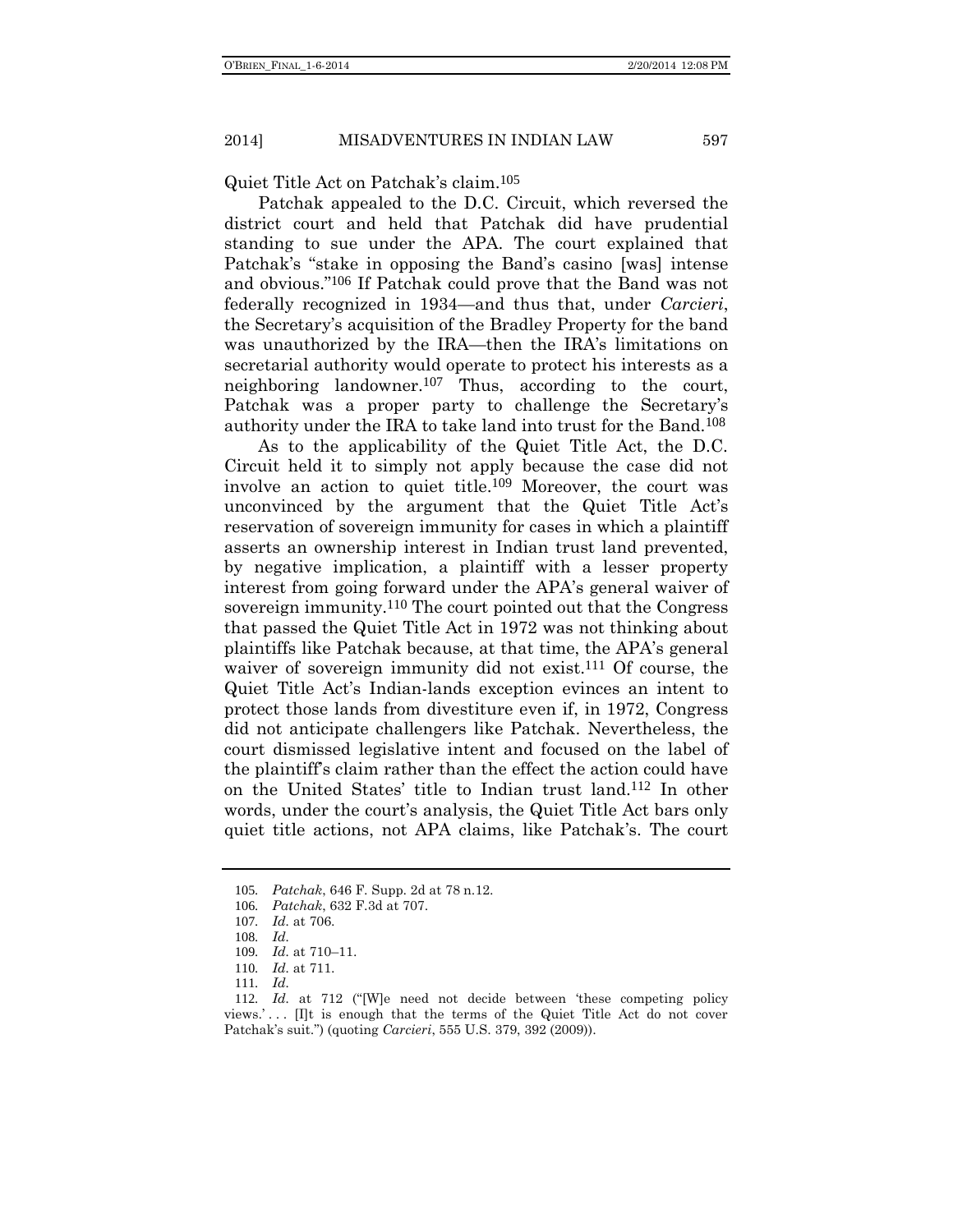also denied the relevance of the trust relationship between tribes and the federal government, finding that it simply did not "alter [the] analysis." 113

On certiorari, the Supreme Court affirmed the D.C. Circuit's holding and resolved the circuit split regarding the government's immunity from suits, other than quiet title actions, with the potential to divest the government of title to Indian trust land.114 The Court began by considering whether sovereign immunity protected the United States from Patchak's suit under the APA.115 Section 702 of the APA provides a general waiver of sovereign immunity in suits seeking injunctive relief against officials acting or failing to act in their official capacities.116 However, the statute also expressly reserves sovereign immunity "if any other statute that grants consent to suit expressly or impliedly forbids the relief which is sought." 117 Thus, the question for the Court was whether Patchak's suit fell within the scope of the Indian lands exception to the Quiet Title Act's waiver of sovereign immunity.118 The Court answered that it did not and characterized Patchak's suit as a "garden-variety APA claim," holding that the Secretary's decision to take the land into trust violated federal law.119 Because Patchak did not claim title to the Bradley property, his suit lacked an essential feature of a quiet title action governed by the Quiet Title Act.120 Thus, the Quiet Title Act could not prevent Patchak's suit because that Act "[wa]s not addressed to the type of grievance which [Patchak sought] to assert." 121

Next, the Supreme Court dispatched the Band's argument that Patchak lacked prudential standing to sue the Secretary for allegedly violating Section 5 of the IRA.122 The APA imposes a heightened standing requirement on plaintiffs, requiring that a potential challenger be "arguably within the zone of interests

<sup>113</sup>*. Id.*

<sup>114</sup>. Match-E-Be-Nash-She-Wish Band of Pottawatomi Indians v. Patchak, 132 S. Ct. 2199, 2203 (2012).

<sup>115</sup>*. Id.* at 2204.

<sup>116</sup>. 5 U.S.C. § 702 (2012).

<sup>117</sup>*. Id.*

<sup>118</sup>*. Patchak*, 132 S. Ct. at 2205.

<sup>119</sup>*. Id.* at 2208.

<sup>120</sup>*. Id.* at 2207–08.

<sup>121</sup>*. Id.* at 2205 (quoting H.R. Rep. No. 94-1656, at 28 (1976)).

<sup>122</sup>*. Id.* at 2212.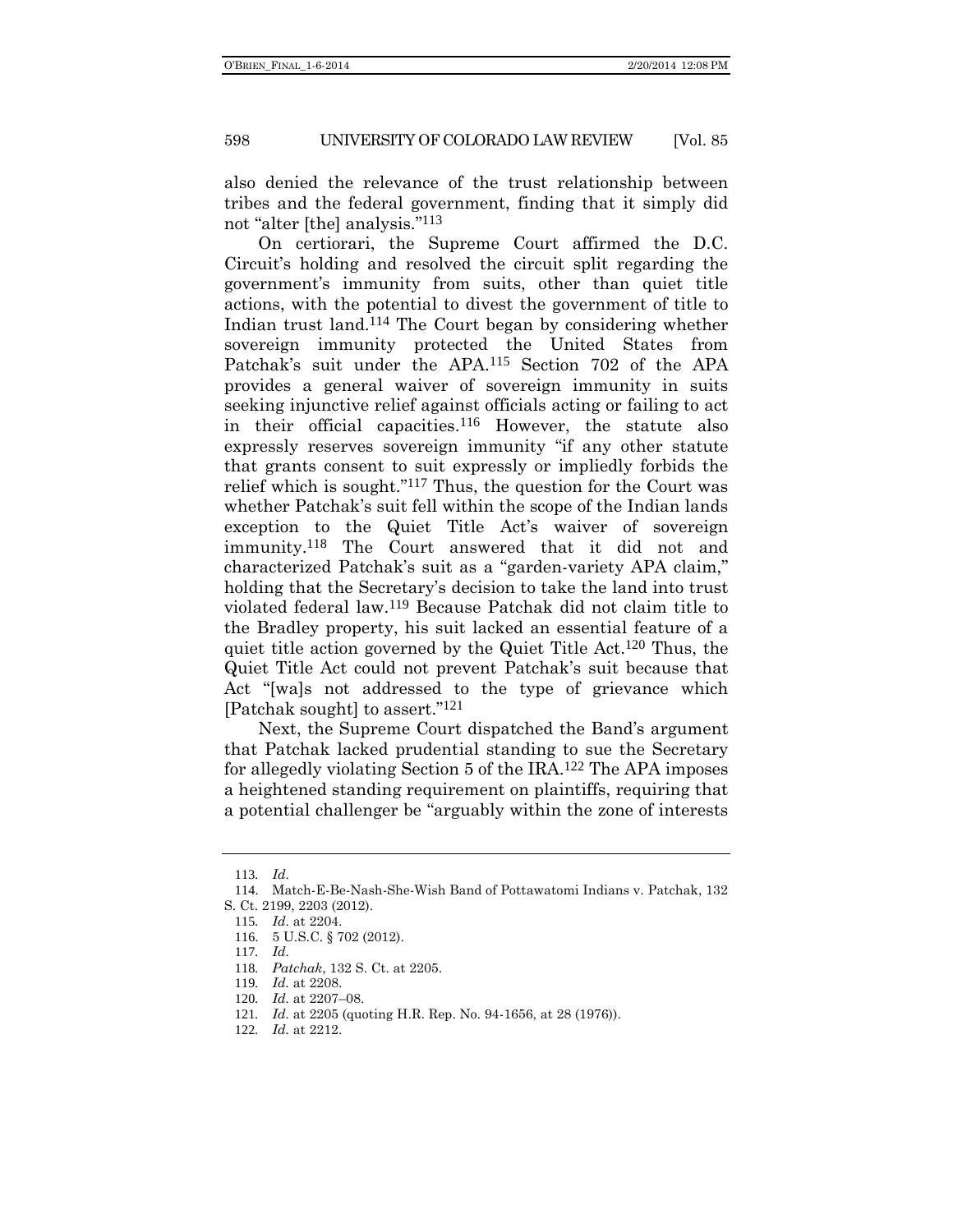to be protected or regulated by the statute" that has allegedly been violated.123 The Band argued that there was an insufficient nexus between Section 5 of the IRA, which concerns land acquisition, and Patchak's claim, which involves land use.<sup>124</sup> However, the Court noted that the Secretary is required, by regulation, to consider "[t]he purposes for which the land will be used" when she exercises her discretion to take that land into trust.125 The Court thus found enough of a connection between land use and land acquisition to satisfy the (relatively lenient) standing requirement.126 In fact, the Court noted that "neighbors to the use (like Patchak) are reasonable—indeed, predictable—challengers of the Secretary's decisions." 127 Compared to the sovereign immunity question, the standing requirement imposed a low barrier for would-be challengers to satisfy. Nevertheless, the practical effect of both holdings taken together is to open the door to a proliferation of challenges to the Secretary's fee-to-trust acquisitions.128

In a lone dissent, Justice Sotomayor argued that the Quiet Title Act should bar Patchak's suit. In large part, she adopted the position of the Ninth, Tenth, and Eleventh circuits that the practical effect of Patchak's APA suit brought his claim within the reservation of sovereign immunity in the Quiet Title Act.129 Justice Sotomayor alone considered the effects that the Court's decision would have on Indian Country—and the deleterious consequences she predicted would result from the majority's rule were a significant part of her reason for dissenting.130 This unique approach to an Indian law case has led one commentator to name her "Indian Country's best friend." 131 Her dissent is explored in more detail in Part II.A.

<sup>123</sup>*. Id.* at 2210 (quoting Ass'n of Data Processing Service Orgs. v. Camp, 397 U.S. 150, 153 (1970)).

<span id="page-18-0"></span><sup>124</sup>*. Id.*

<sup>125</sup>*. Id.* at 2211 (listing some of the criteria that the Secretary is to consider in evaluating requests to take land into trust (quoting 25 C.F.R. § 151.10(c) (2012))). 126*. Id.* at 2211–12.

<sup>127</sup>*. Id.* at 2212.

<sup>128</sup>*. Id.* (Sotomayor, J., dissenting).

<sup>129</sup>*. See id.* at 2212–16.

<sup>130</sup>*. See id.* at 2217–18.

<sup>131</sup>. Gale Courey Toensing & Rob Capriccioso, *Supremes' Ruling Opens Floodgates to Challenges of Indian Land Trust Acquisition*, INDIAN COUNTRY TODAY MEDIA NETWORK (June 19, 2012), http://indiancountrytodaymedianetwork. com/article/supremes'-ruling-opens-floodgates-to-challenges-of-indian-land-trustacquisition-119342 (quoting Professor Matthew L.M. Fletcher).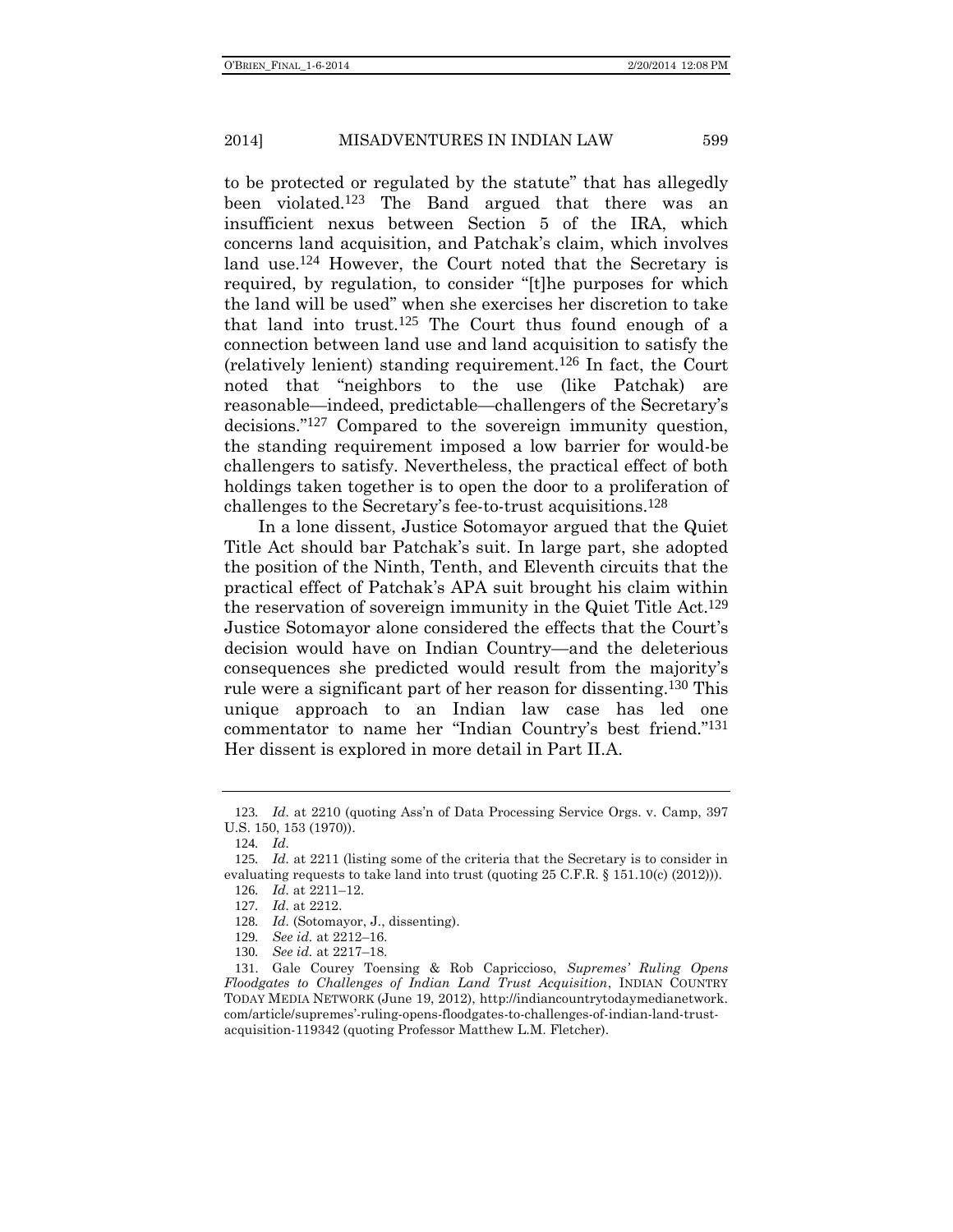## II. LIFE AFTER *PATCHAK*: WHAT DOES THE DECISION MEAN FOR INDIAN COUNTRY?

This Part looks at the probable consequences that the *Patchak* decision will have on Indian law as well as its tangible effects in Indian Country. Justice Sotomayor explained in her dissent that the majority's holding allows a plaintiff to make an "end run" around the Quiet Title Act's reservation of sovereign immunity where the federal government's title to Indian trust lands is at stake.132 The resulting litigation is likely to frustrate the Secretary's implementation of Section 5 of the IRA and create substantial uncertainties.133 Part II.A. deals specifically with this and other issues that Justice Sotomayor discussed in her dissent. Part II.B. points to other deficiencies in the *Patchak* Court's analysis.

#### *A. Justice Sotomayor's Three Consequences*

Justice Sotomayor pointed to three deleterious consequences that the *Patchak* decision will have for the federal government and tribes.134 First, she noted that the majority's holding opens the door to artful pleading that will evade the Quiet Title Act's reservation of sovereign immunity.135 For example, if a plaintiff need only avoid asserting an ownership interest in the land at stake, he can easily "recruit a family member or neighbor" to assert an "aesthetic" interest in the land and still achieve the same result—divestiture of the federal government's title.136 The majority discounted the likelihood of a "suit that omits mention of an adverse claimant's interest in property yet somehow leads to relief recognizing that very interest." 137 However, the fact that such a suit can now be brought overshadows the slim chances of its success. A multiplication of claims raises costs and increases uncertainty in the fee-to-trust process. That the claims are likely to be unsuccessful only highlights the fact that they are unnecessary.

<sup>132</sup>*. Patchak*, 132 S. Ct. at 2212 (Sotomayor, J., dissenting).

<sup>133</sup>*. Id.* at 2218.

<sup>134</sup>*. Id.* at 2217–18.

<sup>135</sup>*. Id.* at 2217.

<sup>136</sup>*. Id.*

<sup>137</sup>*. Id.* at 2209 n.6 (majority opinion).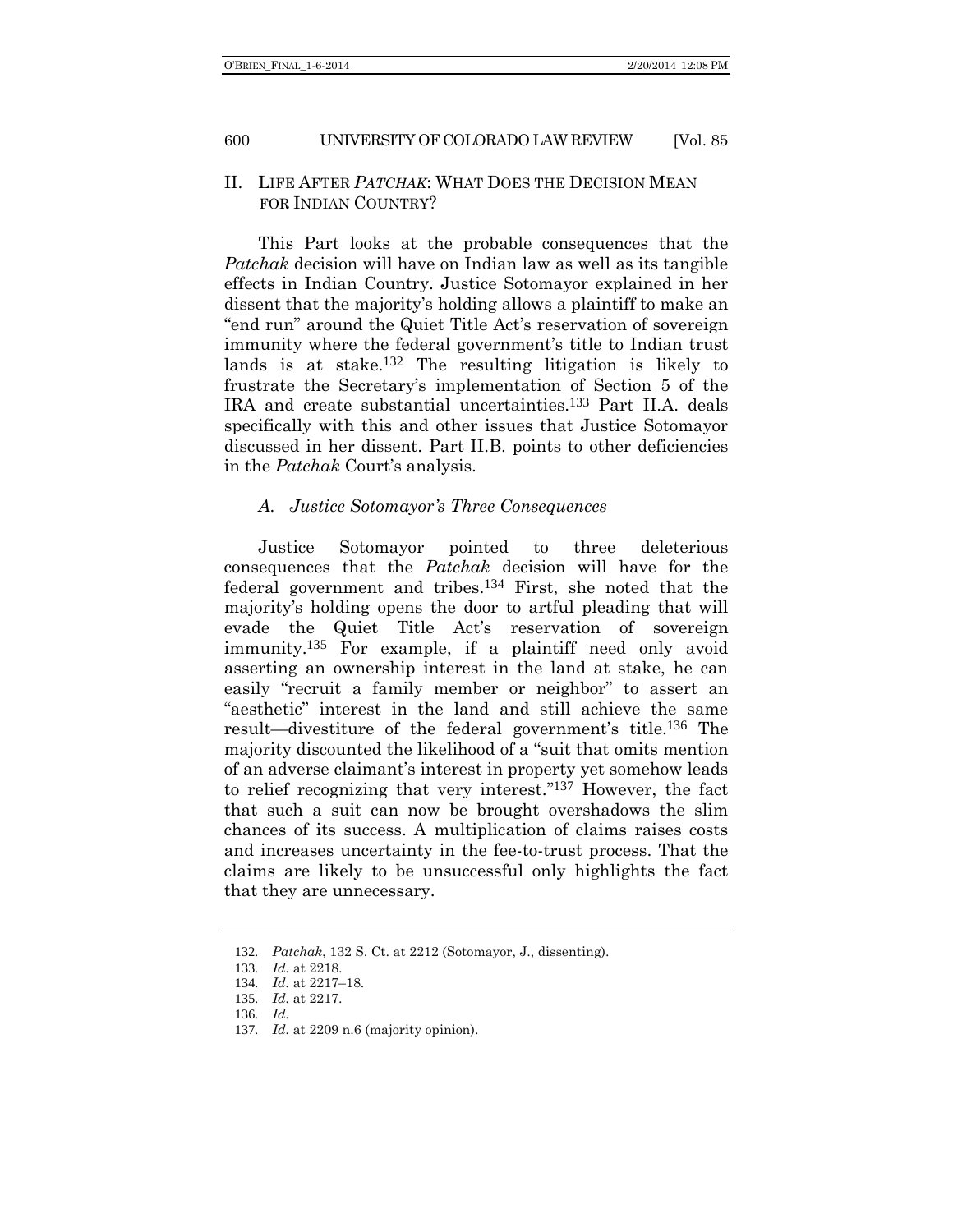Second, Justice Sotomayor argued that the majority rule serves only to needlessly distend the Secretary's fee-to-trust process.138 Suits under the APA that allege violations of federal laws, like the National Environmental Policy Act or the Indian Gaming Regulatory Act, are subject to the APA's six-year statute of limitations.139 Thus, a plaintiff can now sue the Secretary over her trust acquisition anytime within six years of the government taking title, and is therefore not constrained by the Department of the Interior's thirty-day waiting period that would otherwise govern challenges to the Secretary's decision.140 By extending the window during which suits may be brought, the majority's rule frustrates the IRA's purpose of promoting the economic development of tribes.141 A tribe must now wait for the APA's statute of limitations to run before it can develop the land with any certainty.142

In the wake of *Patchak*, tribes are concerned about the potential for dilatory litigation.143 For example, Professor Matthew L.M. Fletcher, a member of the Grand Traverse Tribe of Chippewa and Ottawa Indians, believes that the six-year statute of limitations will make it difficult for tribes to finance development on converted trust land.144 The uncertainty of the tribes' claim to the land will lead to high interest rates and may prevent some tribes from getting financing until the statute of limitations has lapsed.145

Third, Justice Sotomayor voiced concern that the rule in *Patchak* left unclear what kinds of plaintiffs are barred by the Quiet Title Act from bringing APA claims.146 She noted two possible readings of the majority's holding. Under the first, a plaintiff like Patchak could sue under the APA even if he did have an interest in the land at stake, as long as he did not assert that interest in the complaint.147 Under the second, such a plaintiff would be barred from suit, creating an incentive for potential plaintiffs to conceal their property claims and plead

147*. Id.*

<sup>138</sup>*. Id.* at 2217 (Sotomayor, J., dissenting).

<sup>139</sup>*. Id.*

<sup>140</sup>*. Id.*

<sup>141</sup>*. Id.*

<sup>142</sup>*. Id.*

<sup>143</sup>*. See* Toensing & Capriccioso, *supra* note [131.](#page-18-0)

<sup>144</sup>*. Id.* 145*. Id.*

<sup>146</sup>*. Patchak*, 132 S. Ct. at 2217 (Sotomayor, J., dissenting).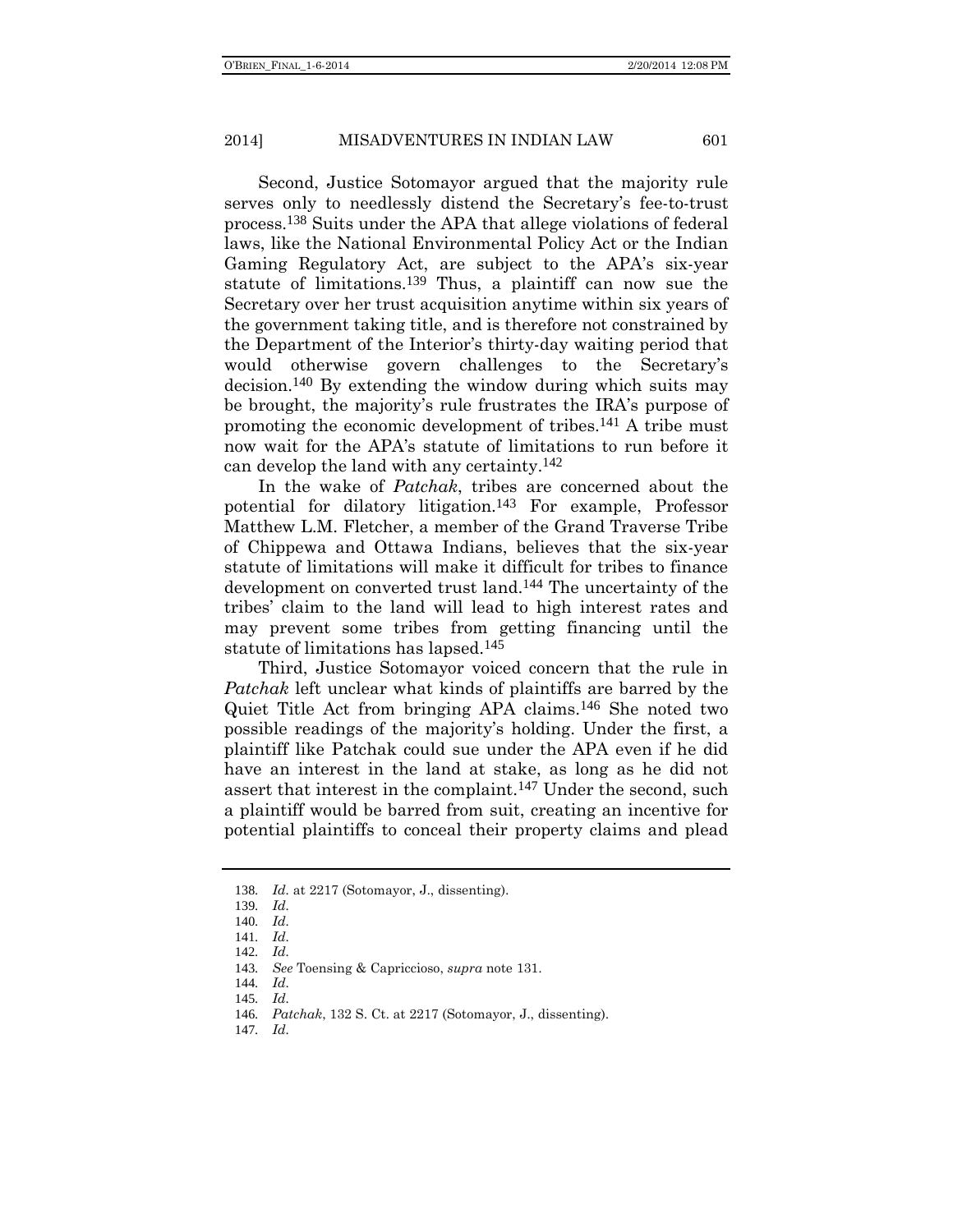only aesthetic or environmental injury.148 Thus, the burden will be on the government to sleuth out the plaintiff's property interest before it can assert sovereign immunity.149

In sum, Justice Sotomayor's decision focused on the effects that the decision will have on Indian Country, rather than on the empty formalities that distracted the majority.150 The particularities of Indian law and the unique situation presented by Indian Country only complicated the thorny administrative law issues before the Court in *Patchak*, and it is notable that Justice Sotomayor alone wrote about the practical consequences for Indian Country.

### *B. "Something Has Gone Seriously Amiss"*

Interestingly, neither the majority nor the dissent in *Patchak* addressed the trust relationship or applied any of the Indian law canons of construction. Instead, the majority focused exclusively on administrative law and standard statutory interpretation techniques.151 Although Justice Sotomayor's dissent mentioned that the federal government has made special ""commitments" to Indian tribes, she did not dwell on the implications of the majority's holding on the trust relationship.152 The majority merely suggested that the Band address its arguments with Congress.153 Notably absent from the decision is the idea that the courts would construe any ambiguity in favor of the tribes to counteract Congress's plenary power over Indian affairs. Indian tribes have become proficient lobbyists in the recent years, 154 but, as a minority, they are inherently disadvantaged in politics. Thus, courts play an important role in protecting tribal rights and have developed and used the Indian law canons of construction and enforced the federal government's trust obligations to protect those rights.

<span id="page-21-0"></span><sup>148</sup>*. Id.* at 2217–18.

<sup>149</sup>*. Id.* at 2218.

<sup>150</sup>*. See* Toensing & Capriccioso, *supra* note [131](#page-18-0) ("Sotomayor is Indian [C]ountry's best friend.").

<sup>151</sup>*. See Patchak*, 132 S. Ct. at 2207–08.

<sup>152</sup>*. Id.* at 2213 (Sotomayor, J., dissenting) (quoting Block v. North Dakota *ex rel.* Bd. of Univ. & Sch. Lands, 461 U.S. 273, 283 (1983)).

<sup>153</sup>*. Id.* at 2209.

<sup>154</sup>*. See* CHARLES WILKINSON, BLOOD STRUGGLE: THE RISE OF MODERN INDIAN NATIONS 261–63 (2005).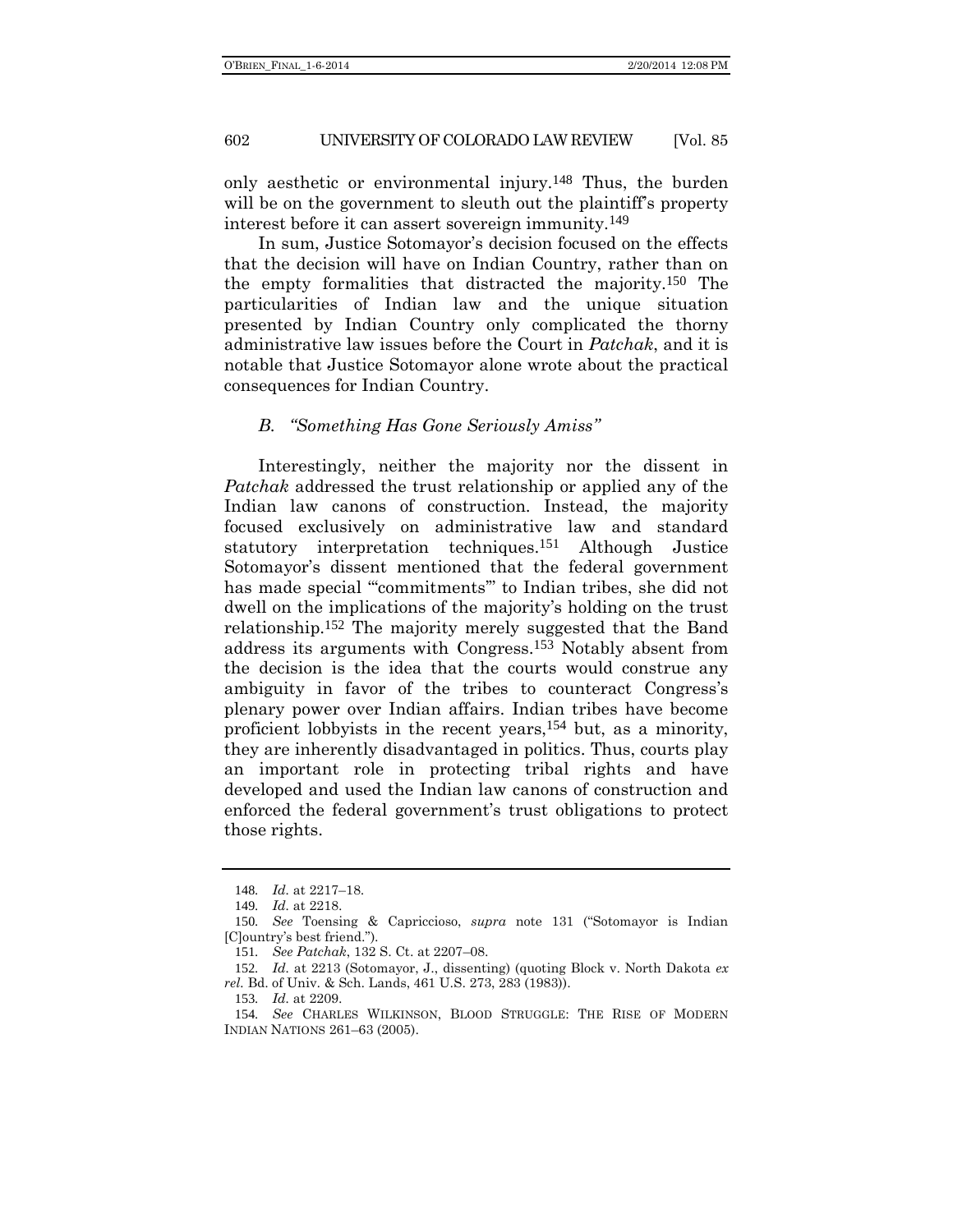The *Patchak* case is not the first time in which the Court has disregarded Indian law presumptions.<sup>155</sup> At the turn of the millennium, Professor David Getches noted the Rehnquist Court's shift away from established Indian law principles towards a "subjectivist" approach to Indian law.156 He meant that the modern Court often focuses on achieving an outcome that protects mainstream values instead of considering the trust relationship and applying the canons of construction to reach a decision in an Indian law case. 157 This tendency is evident in *Patchak*, where the Court's solicitude for Patchak's "garden-variety" APA claim trumped any consideration of both the Indian law canons of construction and the trust relationship.158 There may be good reasons to treat Indian law cases differently today than they were treated in the past. For example, the canons are a product of the treaty-making era, when language barriers and unequal bargaining power justified resolving ambiguities in favor of tribes.159 Today, by contrast, legislation that affects Indian Country is often created with the input of tribes.160 Nevertheless, modern courts continue to apply the canons as a safeguard against encroachments on tribal sovereignty, a structural purpose divorced from the idea that Indians, as a powerless minority, need judicial protection.161 Thus, if the canons of construction are to be abandoned because of changed circumstances, the Court should explicitly acknowledge and defend the shift. In *Patchak*, the application of the Indian law canons of

158*. Patchak*, 132 S. Ct. at 2208.

<sup>155</sup>*. See, e.g.*, Oliphant v. Suquamish Indian Tribe, 435 U.S. 191, 195 (1978) (holding that the tribe did not have criminal jurisdiction over a non-Indian who committed crimes on the reservation).

<sup>156</sup>. David H. Getches, *Beyond Indian Law: The Rehnquist Court's Pursuit of States' Rights, Color-Blind Justice and Mainstream Values*, 86 MINN. L. REV. 267, 268 (2001).

<sup>157</sup>*. Id.*

<sup>159</sup>*. See* COHEN'S HANDBOOK, *supra* note [28,](#page-6-0) § 2.02(2); *see also* Michael C. Blumm & James Brunberg, *"Not Much Less Necessary . . . Than the Atmosphere They Breathed": Salmon, Indian Treaties, and the Supreme Court—A Centennial Remembrance of* United States v. Winans *and its Enduring Significance*, 46 NAT. RESOURCES J. 489, 519 (2006) (describing the canons as "interpretive devices employed by the judiciary to compensate for the tribes' unequal bargaining power at the time of the treaties").

<sup>160</sup>*. See, e.g.*, 16 U.S.C. § 1371(b) (2012), providing an exemption to the moratorium on takings of marine mammals for subsistence use by Alaska Natives.

<sup>161</sup>. COHEN'S HANDBOOK, *supra* note [28,](#page-6-0) § 2.02(2).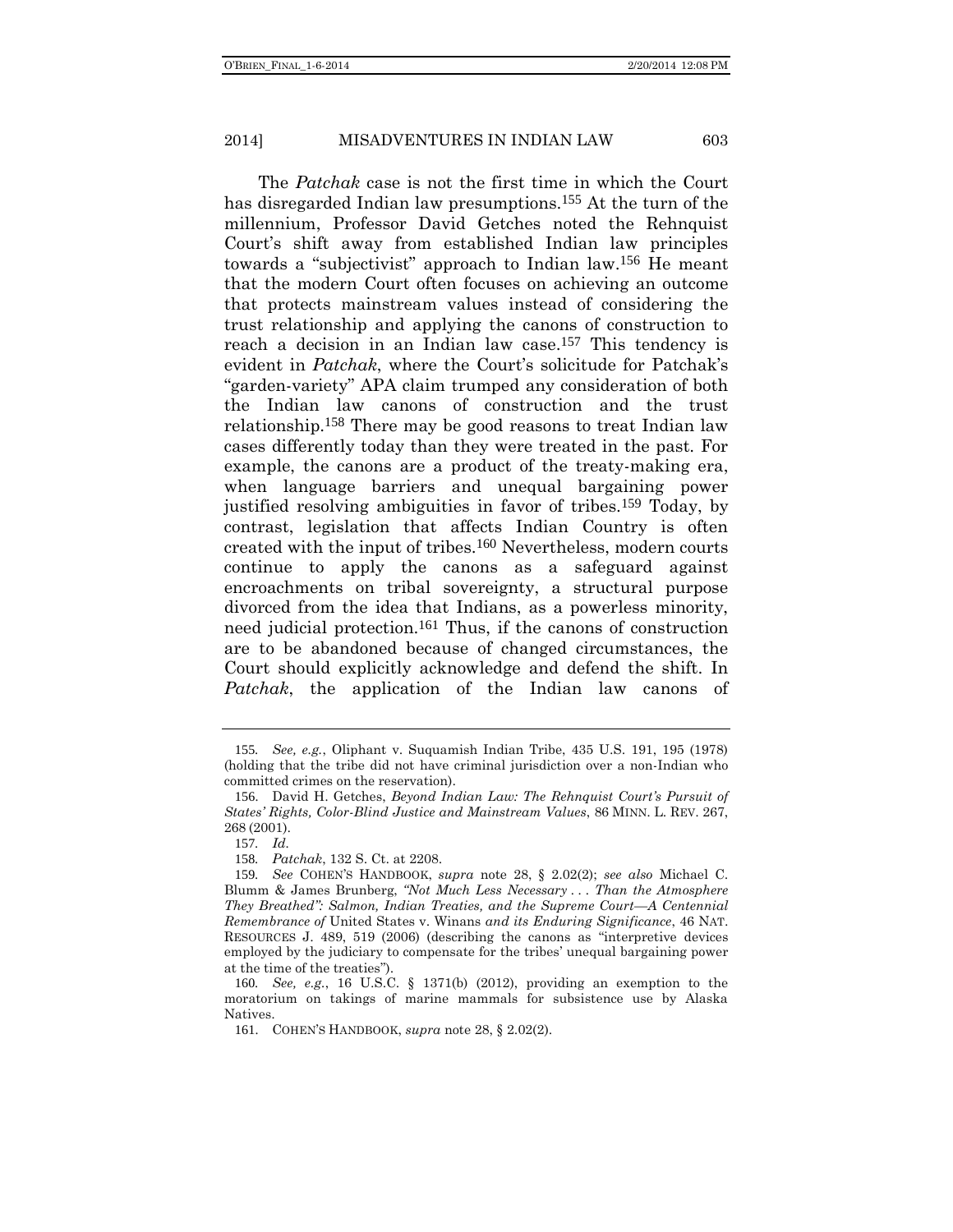construction to either the Quiet Title Act or the IRA might have changed the outcome of the case by tipping the balance in favor of protecting tribal trust lands from divestiture. The Court should have stated its reasons for ignoring the canons and ruling as it did.

Another likely problem is the effect *Patchak* will have on the already contentious issue of Indian gaming. Patchak himself recited a litany of injuries attributable to the Band's casino, a list which future plaintiffs will find easy to replicate:

(a) an irreversible change in the rural character of the area; (b) loss of enjoyment of the aesthetic and environmental qualities of the agricultural land surrounding the casino site; (c) increased traffic; (d) increased light, noise, air, and storm water pollution; (e) increased crime; (f) diversion of police, fire, and emergency medical services; (g) decreased property values; (h) increased property taxes; (i) diversion of community resources to the treatment of gambling addiction; (j) weakening of the family atmosphere of the community; and (k) other aesthetic, socioeconomic, and environmental problems associated with a gambling casino.162

The Court seems to have considered and approved of this result, stating that a neighboring landowner like Patchak was a "reasonable—indeed, predictable—challenger" of a fee-totrust acquisition. 163 Gaming operations are actually a less significant part of tribal economies than is commonly believed.164 Much land is taken into trust for housing and various other business projects.165 However, frivolous suits alleging non-specific economic, environmental, and aesthetic

<sup>162</sup>. Brief for Respondent David Patchak in Opposition at 6, Match-E-Be-Nash-She-Wish Band of Pottawatomi Indians v. Patchak, 132 S. Ct. 2199 (2012) (Nos. 11-246, 11-247), 2011 WL 5548714, at \*6 (citing Patchak's complaint).

<sup>163</sup>*. Patchak*, 132 S. Ct. at 2212.

<sup>164</sup>*. See* WILKINSON, *supra* note [154,](#page-21-0) at 337–38.

<sup>165</sup>*. Oversight Hearing on Addressing the Costly Administrative Burdens and Negative Impacts of the* Carcieri *and* Patchak *Decisions Before the S. Comm. on Indian Affairs*, 112th Cong. (2012) (statement of Colette Roulet, Associate Professor of Law, William Mitchell College of Law), *available at* http://www.indian.senate.gov/hearings/upload/Colette-Routel-testimony091312. pdf; *see also* Toensing, *supra* note [3](#page-1-0) (noting that the controversy in *Carcieri* arose out of the Narragansett Tribe's plan to build housing for its elders).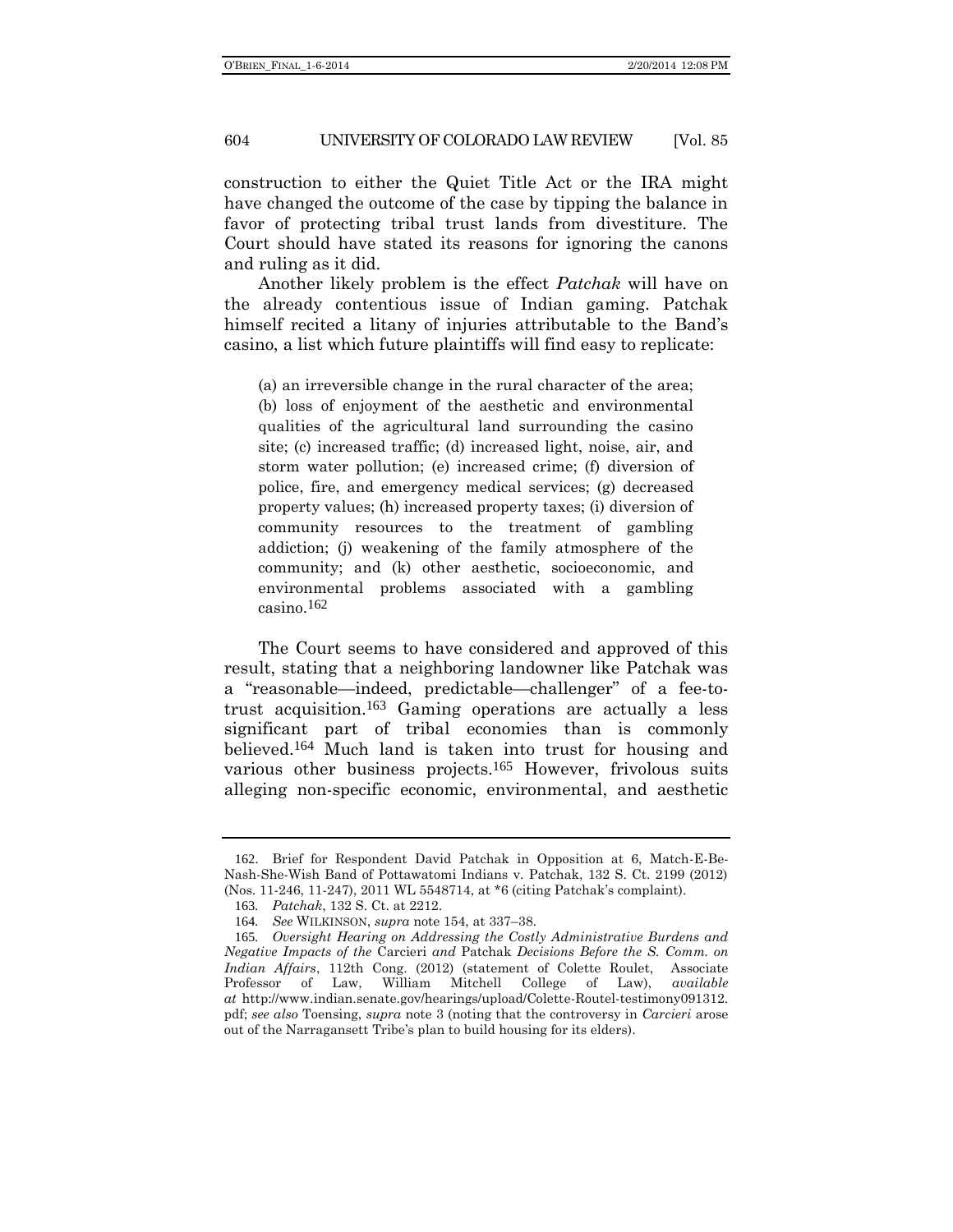harm in order to impede casino construction anytime the Secretary proposes to take land into trust for a tribe seems a tempting strategy for the anti-gaming front.166 The resulting increase in the cost of casino development likely will spill over into other forms of tribal business development. The likelihood that a large number of *Patchak*-style suits will survive the pleading stage could make any economic development prohibitively expensive for tribes.

The interaction of *Patchak* with *Carcieri* is likely to compound these problems.167 Patchak's underlying claim, after all, was that the Secretary exceeded her authority in taking the Bradley property into trust for the Band because the Band was not federally recognized in 1934.168 The Secretary took the property into trust about a month before the Supreme Court decided *Carcieri*, 169 but now Patchak's suit is moving forward on its merits. A trial court will now review whether the Secretary had authority to take the Bradley property into trust for the Band. Thus, Patchak is the first, but surely not the last, private citizen to litigate a tribe's history in order to ascertain whether the tribe was federally recognized in June of 1934 and, therefore, whether the IRA authorizes the Secretary to take land into trust for it.170 In the *Patchak* case, it appears that the Band was "federally recognized" through agency action only in 1998, meaning the Secretary would not have had authority to acquire the land for the Band.171 Although the Band signed treaties with the United States and may still win on the merits,

<sup>166</sup>. Toensing & Capriccioso, *supra* note [131.](#page-18-0) When land is to be used for a "business purpose" (such as a casino), the tribe must submit a plan explaining the anticipated economic benefits of the proposed use. 25 C.F.R.  $\S$  151.11(c) (2013). Furthermore, the Secretary must decide that the acquisition is "necessary to facilitate tribal self-determination, economic development, or Indian housing." 25 C.F.R. 151.3(a)(3) (2013). Accordingly, by the time a parcel of land has been taken into trust for a tribe, the tribe and the Department of Interior have agreed on a beneficial proposed use for the land that challengers should be able to object to within the thirty-day window.

<sup>167</sup>. Toensing & Capriccioso, *supra* note [131.](#page-18-0)

<sup>168</sup>*. Patchak*, 132 S. Ct. at 2203.

<sup>169</sup>. When it decided *Carcieri*, the Court adopted the argument that Patchak had made in his complaint: the IRA gives the Department of the Interior authority to take land into trust only for tribes that were federally recognized in June, 1934. *See* Patchak v. Salazar, 632 F.3d 702, 704 (D.C. Cir. 2011).

<sup>170</sup>*. See* Carcieri v. Salazar, 129 S. Ct. 1058, 1061 (2009).

<sup>171</sup>*. See* Notice of Final Determination, 63 Fed. Reg. 56936 (Oct. 23, 1998) (stating in a Notice of Final Determination by the Bureau of Indian Affairs that the Band "exists as an Indian tribe within the meaning of Federal law").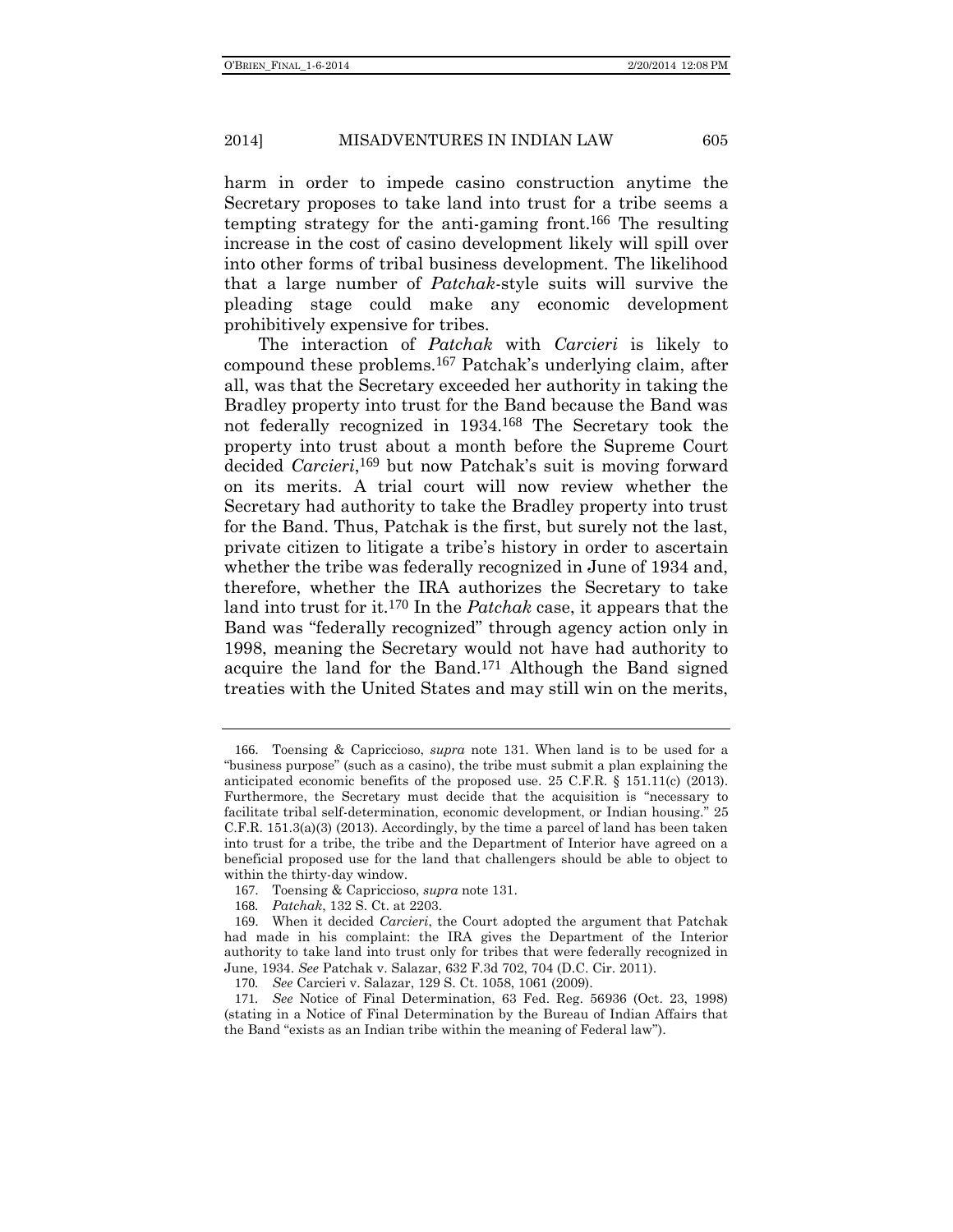it has had a chaotic history that will be expensive to litigate.172 In the wake of *Patchak*, tribes have intensified their calls for a legislative fix to *Carcieri*. 173

Congress should overturn *Patchak* and *Carcieri* and implement legislation that limits the potential for litigating the trust status of land that the federal government holds in trust for an Indian tribe. The next Part expands on this proposal. A legislative fix to *Patchak* and *Carcieri* seems to be Indian Country's best chance at a complete and expeditious reversal of these dubious decisions. Stare decisis stands in the way of a judicial solution, which, in any event, would be constrained by the facts of the case before the Court. A legislative solution crafted in Indian Country can be tailored to the situation on the ground and would have more latitude to balance the interests of Indian tribes, state and local governments, and non-Indian community members.

#### III. WHERE DO WE GO FROM HERE?

There are a number of alternatives to the regime that the Court endorsed in *Patchak* that allow neighboring landowners to bring suit to divest the federal government's title to Indian trust land. Any alternative involves balancing the interests of neighboring landowners, who may have legitimate concerns about the tribes's intended use for the trust land, and tribes' interests in self-sufficiency through development of the trust land. Part III.A. begins by addressing the arguments against changing the rule of *Patchak*. Part III.B. then evaluates two alternative regimes that would limit the availability of a judicial remedy to plaintiffs like Patchak.

<sup>172</sup>. Toensing & Capriccioso, *supra* note [131](#page-18-0) (quoting Professor Fletcher on the dangers of a "Carcieri II type case"); *see also* Mich. Gambling Opposition v. Kempthorne, 525 F.3d 23, 26 (D.C. Cir. 2008) (discussing the Band's early history).

<sup>173</sup>. Toensing & Capriccioso, *supra* note [131.](#page-18-0)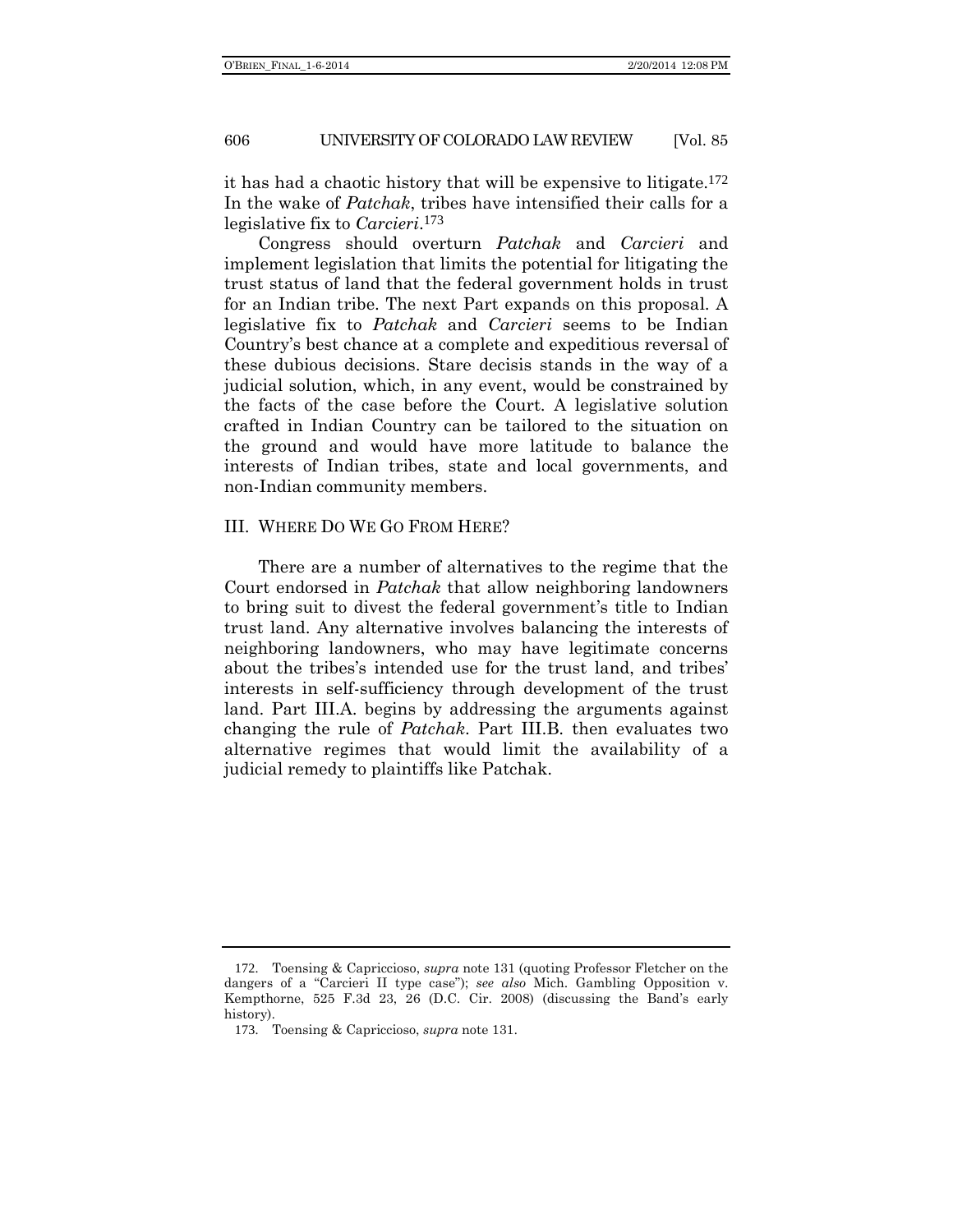*A. The Best of All Possible Worlds?174*

*Patchak* defines the state of the world today. Before evaluating alternatives to the *Patchak* rule, it is therefore worthwhile to consider why any change is necessary. First, *Patchak* was a procedural decision, and the Court expressed no opinion as to the merits of Patchak's case.175 Thus, the dispute will now return to a trial court for a determination of whether the Band was a tribe at the time of the IRA's enactment, and, therefore, whether the Secretary had authority to take the Bradley property into trust for the Band.176 The Band intends to fight this battle.177 Second, it is unfair simply to assume that the Band's interests in the Gun Lake Casino are weightier than Patchak's interests as a neighboring landowner. If the judicial system can be trusted to balance these interests fairly and accurately, it should not matter who brings the lawsuit or how long he waits before doing so; these would be factors for the deciding court to consider.

In addition, keeping plaintiffs like Patchak out of court seems at odds with the purposes of Section 702 of the APA. Section 702 waives the federal government's sovereign immunity in order to "ensure that courts [can] review 'the legality of official conduct that adversely affects private persons.'" 178 In this sense, the Court was correct in describing Patchak's argument that the Secretary exceeded her authority under Section 5 of the IRA by taking land into trust for the Band as a "garden-variety APA claim." 179 From the perspective of Patchak and similar potential plaintiffs, singling out agency decisions that involve Indian Country seems anomalous.

However, these arguments do not take into account the

<sup>174</sup>*. See* VOLTAIRE, CANDIDE, OU L'OPTIMISME 169 (Boni & Liverwright 1919) (1759), *available at* http://www.gutenberg.org/files/19942/19942-h/19942-h.htm ("There is a concatenation of events in this best of all possible worlds: for if you had not been kicked out of a magnificent castle for love of Miss Cunegonde: if you had not been put into the Inquisition: if you had not walked over America: if you had not stabbed the Baron: if you had not lost all your sheep from the fine country of El Dorado: you would not be here eating preserved citrons and pistachio-nuts.").

<sup>175</sup>*. See* Match-E-Be-Nash-She-Wish Band of Pottawatomi Indians v. Patchak, 132 S. Ct. 2199, 2204 n.2 (2012).

<sup>176</sup>*. See id.* at 2212.

<sup>177</sup>. Toensing & Capriccioso, *supra* note [131.](#page-18-0)

<sup>178</sup>. Patchak v. Salazar, 632 F.3d 702, 712 (D.C. Cir. 2011) (quoting H.R. Rep. No. 94-1656, at 5 (1976), *reprinted in* 1976 U.S.C.C.A.N. 6121, 6125).

<sup>179</sup>*. Patchak*, 132 S. Ct. at 2208.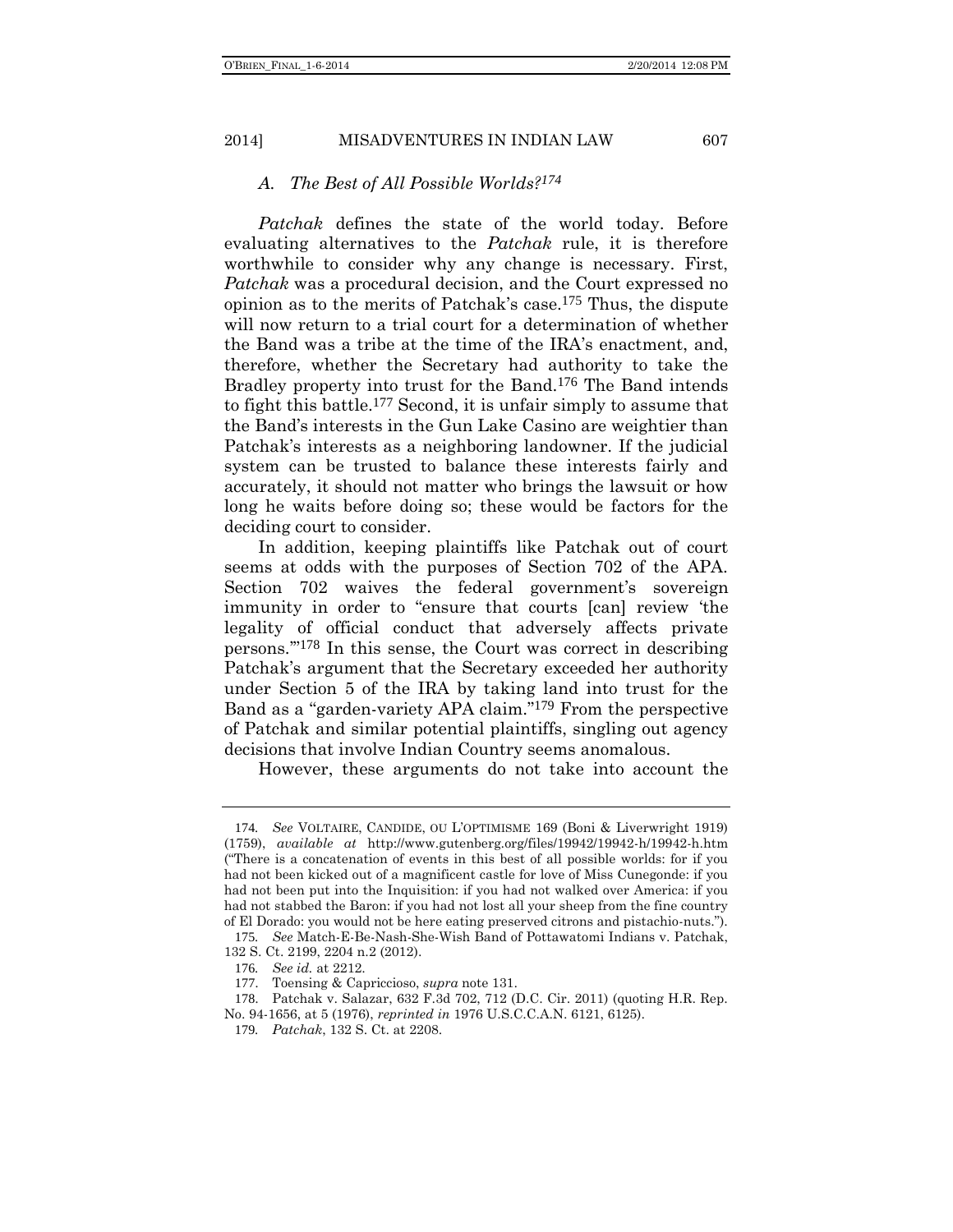fact that the relationship between tribes and the federal government is special, even if the Court fails to treat it as such. Even unsuccessful suits have the potential to disrupt the federal government's execution of its obligations imposed by this trust relationship. A procedural mechanism that opens the door to increased litigation will allow individuals and states to obstruct the fee-to-trust process. Although citizens like Patchak often feel slighted by what seems like special treatment for Indians, this is due to general misunderstanding of the government-to-government relationship between tribes and the United States.180 Moreover, allowing the anti-gaming front to use the APA to gum up economic development in Indian Country does not serve the purposes of the APA's waiver of sovereign immunity.

Thus, when tribal interests conflict with those of other citizens, the tribes' retained inherent sovereignty always should affect the calculus. This is why the Indian law canons of construction often take precedence over general canons of construction181 and why the purposes of the APA should yield to the purpose of Section 5 of the IRA and the Quiet Title Act's reservation of sovereign immunity. Tribal interests in land development will not always trump the interests of neighboring landowners. But preventing such landowners from suing to divest the United States of title to Indian trust land does not mean that the Secretary can ignore these landowners' rights. On the contrary, the controversies created by these competing interests are already the subjects of long administrative and court battles.182 A congressional fix that limits the ability of private individuals to disrupt the fee-to-trust process is therefore needed. The next Part expands on this idea by considering two possible limitations on suits with the potential

<sup>180</sup>. In *Morton v. Mancari*, the Supreme Court held that Congress could discriminate in favor of tribal members as long as the discrimination is rationally tied to "the fulfillment of Congress' unique obligations toward the Indians." 417 U.S. 535, 555 (1974).

<sup>181</sup>*. See* COHEN'S HANDBOOK, *supra* note [28,](#page-6-0) § 2.02(3), at 119; *see also*  Montana v. Blackfeet Tribe, 471 U.S. 759, 766 (1985) ("[T]he standard principles of statutory construction do not have their usual force in cases involving Indian law.").

<sup>182</sup>. For an example of the legal and administrative hurdles a proposed casino must overcome, see Andy Balaskovitz, *Lansing Casino: A Closer Look*, CITY PULSE (Mar. 18, 2013), http://www.lansingcitypulse.com/lansing/article-6927-lansingcasino-a-closer-look.html. The piece quotes Professor Fletcher describing a trust acquisition that took almost ten years to finalize.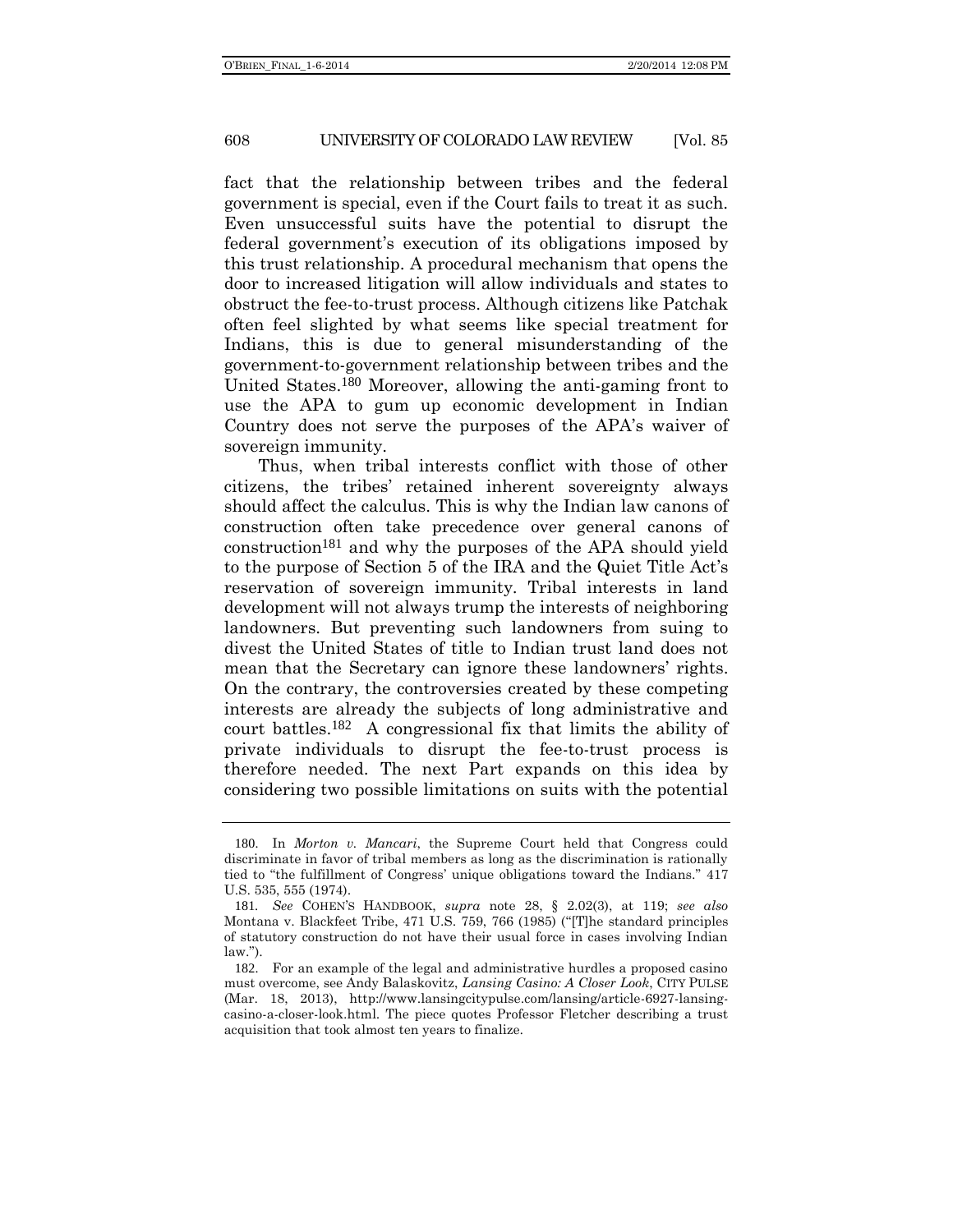to divest the federal government of title to Indian trust land.

## *B. A Congressional Fix*

Rather than acquiesce to the rule of *Patchak*, Congress should enact legislation that protects tribal trust lands from divestiture while balancing the interests of the community surrounding the contested trust land. As trustee of the acquired lands, the federal government has a fiduciary duty to protect them from litigation like Patchak's.183 The most obvious alternative to *Patchak* is to revert back to the "well-settled law" 184 that existed prior to the circuit split that the Supreme Court resolved in *Patchak*. 185 Under the considered opinions of three circuits, the Quiet Title Act maintained the federal government's sovereign immunity from suits seeking to divest the United States of title to land held in trust for Indian tribes, even if the plaintiffs in those suits did not seek to quiet title in themselves.186 Under this system, plaintiffs who wanted to challenge the Secretary's fee-to-trust acquisitions as unlawful could do so within the thirty-day window provided by regulation.187 This opportunity was open to any who wished to challenge the Secretary's decision to take the Bradley property into trust.

Michigan Gambling Opposition (MichGO) sued the Secretary on June 13, 2005, thirty days after the Secretary published her decision to take the Bradley property into trust for the Band.188 MichGO alleged that the Secretary had violated the National Environmental Policy Act and the Indian Gaming Regulatory Act, and that Section 5 of the IRA was an unconstitutional delegation of legislative authority.189 The district court granted summary judgment to the Secretary and

<sup>183</sup>*. See* Cobell v. Norton, 392 F.3d 461, 470–71 (D.C. Cir. 2004) (explaining that the government must have "full responsibility" over the property in order for a fiduciary duty to arise).

<sup>184</sup>. Neighbors for Rational Dev. v. Norton, 379 F.3d 956, 961 (10th Cir. 2004).

<sup>185</sup>*. See* Patchak v. Salazar, 632 F.3d 702, 711 (D.C. Cir. 2011).

<sup>186</sup>*. See Neighbors*, 379 F. 3d at 958; Metro. Water Dist. of S. Cal. v. United States, 830 F.2d 139, 144 (9th Cir. 1987); Fla. Dep't of Bus. Regulation v. U.S. Dep't of Interior, 768 F.2d 1248, 1254–55 (11th Cir. 1985).

<sup>187</sup>. 25 C.F.R. § 151.12(b) (2013).

<sup>188</sup>. Mich. Gambling Opposition v. Norton, 477 F. Supp. 2d 1, 4 (D.D.C. 2007).

<sup>189</sup>. Mich. Gambling Opposition v. Kempthorne, 525 F.3d 23, 27–28 (D.C. Cir. 2008).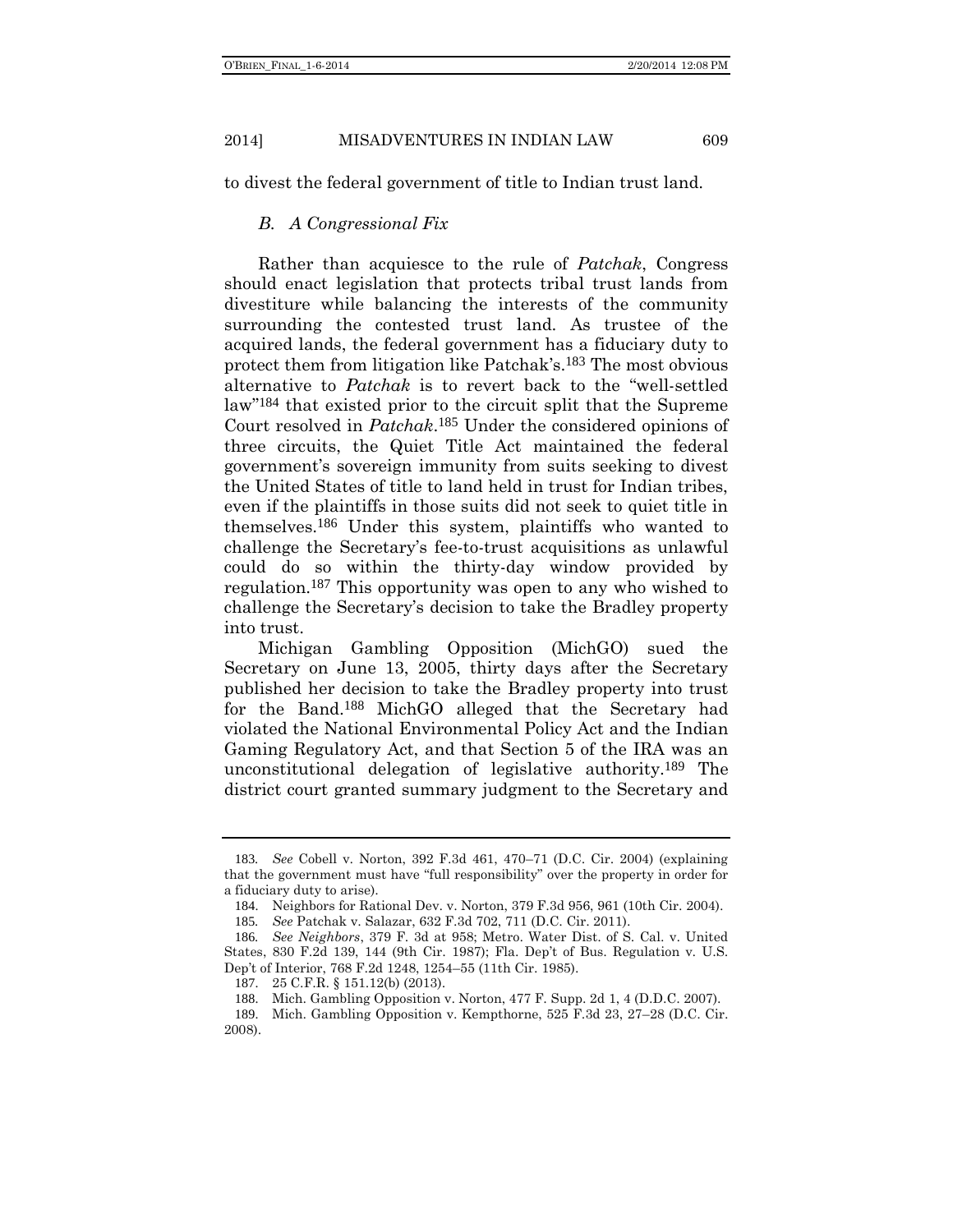the court of appeals affirmed.190

The district court in the MichGo litigation addressed many allegations that would eventually provide the basis of Patchak's claims several years later. For instance, Patchak alleged that the casino would cause increased traffic and environmental damage.191 The district court in *Michigan Gambling Opposition v. Norton* found that the Secretary had complied with the National Environmental Policy Act and had appropriately considered the effects that the planned casino would have on area traffic.<sup>192</sup> Thus, even under a system where post hoc suits are barred by the Quiet Title Act, the environmental and aesthetic issues that affect the public receive due consideration as long as an interested party files suit within the thirty-day window.193 Despite the district court's decision in the MichGo litigation, Patchak filed his suit on August 1, 2008, more than three years after the Secretary published notice of her intent to take the Bradley Property into trust for the Band.194 He likely was encouraged by the Supreme Court's grant of certiorari in the *Carcieri* case earlier that year<sup>195</sup> (whose argument he adopted in his complaint).<sup>196</sup>

Another possible alternative to the current scheme under *Patchak* is to allow only state, and possibly local, governments to bring actions against the Secretary after a fee-to-trust acquisition is consummated. This option provides more protection for the interests of neighboring landowners, while placing limits on the multiplication of litigation that now threatens the Department of the Interior. Private individuals like Patchak would be prevented from bringing suit once title has vested in the federal government. Courts still could consider such complaints, however, if individuals exerted enough pressure on their local political representatives. The

<sup>190</sup>*. Mich. Gambling Opposition*, 525 F.3d at 33.

<sup>191</sup>. Brief for Respondent David Patchak in Opposition at 6, Match-E-Be-Nash-She-Wish Band of Pottawatomi Indians v. Patchak, 132 S. Ct. 2199 (2012) (Nos. 11-246, 11-247), 2011 WL 5548714, at \*6 (citing Patchak's complaint).

<sup>192</sup>*. See Mich. Gambling Opposition*, 525 F.3d at 28–30.

<sup>193</sup>*. Cf*. Match-E-Be-Nash-She-Wish Band of Pottawatomi Indians v. Patchak, 132 S. Ct. 2199, 2210 (2012) (stating that Patchak's claim is of potentially greater importance than a quiet title action because it "implicates public interests").

<sup>194</sup>. Patchak v. Salazar, 646 F. Supp. 2d 72, 75 (D.D.C. 2009).

<sup>195</sup>. Carcieri v. Kempthorne, 552 U.S. 1229 (2008) (granting the petition for writ of certiorari on February 25, 2008).

<sup>196</sup>. Patchak v. Salazar, 646 F. Supp. at 74 (citing Patchak's complaint).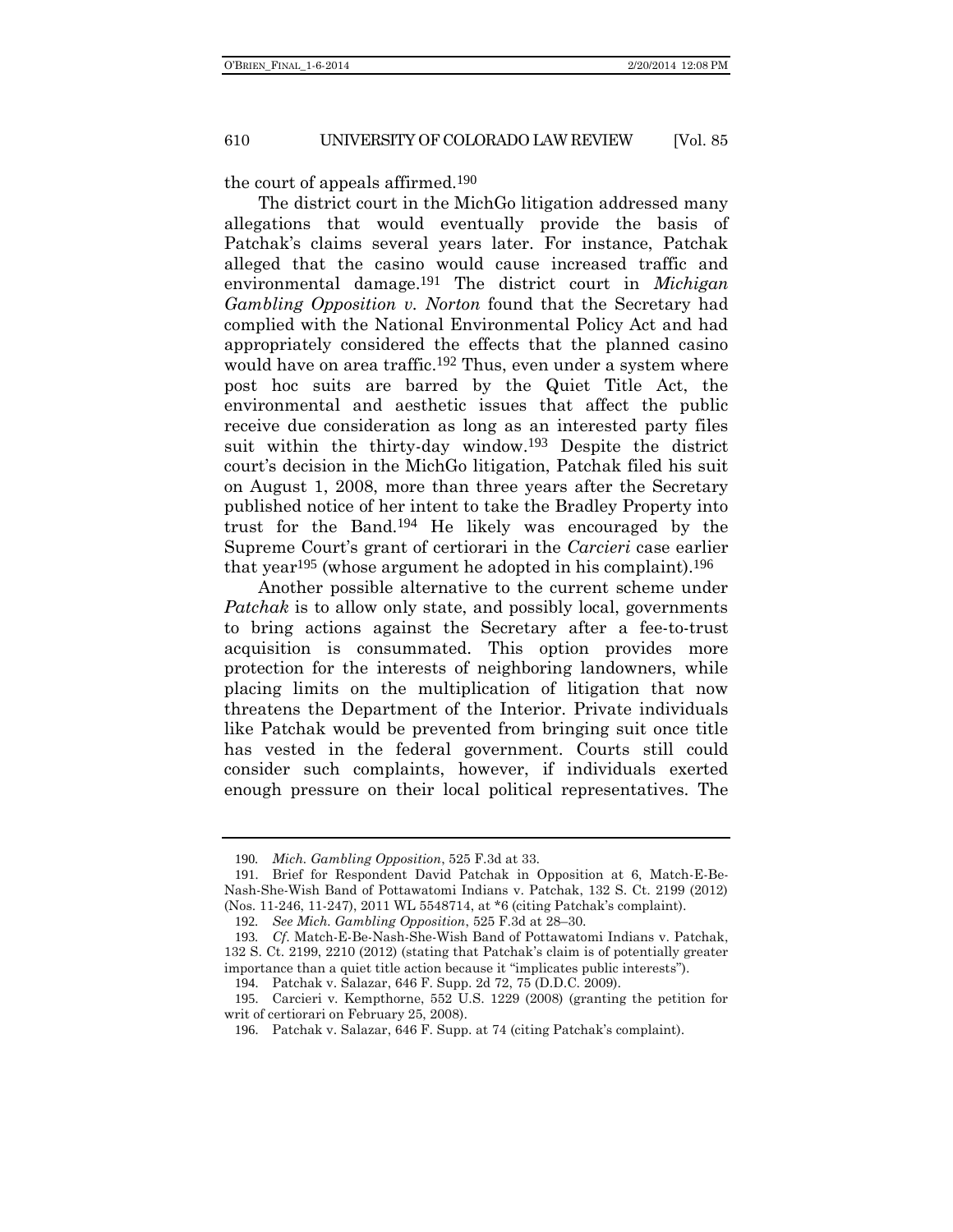Secretary argued for such a scheme before the D.C. Circuit in *Patchak v. Salazar*. 197 In the context of arguing that Patchak did not have standing to sue under the APA, the Secretary urged that a state or local government would be a more appropriate APA plaintiff.198 In addition to the environmental and aesthetic interests that Patchak asserted, a local government's regulatory and taxing authority over the potential trust land would be at stake.199 A local government therefore could make out a stronger case of prudential standing than a private individual like Patchak because it would have a greater interest in the litigation. The D.C. Circuit rejected this argument.200 It held that Patchak's complaint had alleged sufficient harm to bring him within the IRA's zone of interests and, thus, that Patchak had prudential standing to sue for a violation of the IRA.201

Since a legislative fix is needed, Congress might consider restricting the right to sue for violations of the IRA to state and local governments. In a pre-*Patchak* world, suits by state officials seemed to be the norm.202 Such a restriction likely would prevent proliferation of frivolous suits while allowing parties with the greatest stake in the decision to police the Secretary's decision-making. The downside to this approach is that it would not completely remove the uncertainty created by the APA's six-year statute of limitations. New trust acquisitions still would be subject to a risk of divestiture, albeit a smaller risk than under current law. Moreover, under such a rule, whether any particular individual's interests were vindicated through a suit by a local government would depend on the individual's political clout. While the weightiness of the interests involved generally may be correlated with a local government's willingness to sue, this may not always be the case, especially where local governments are short on

<sup>197</sup>. 632 F.3d at 707.

<sup>198</sup>*. Id.*

<sup>199</sup>*. Id.*

<sup>200</sup>*. See id.*

<sup>201</sup>*. Id.*

<sup>202</sup>*. E.g.*, Neb. *ex rel.* Bruning v. U.S. Dep't of Interior, 625 F.3d 501, 507 (8th Cir. 2010) (reviewing a challenge brought by Iowa and Nebraska); Sac & Fox Nation of Mo. v. Norton, 240 F.3d 1250, 1254 (10th Cir. 2001) (considering a suit by the governor of Kansas and the Sac and Fox Nation); Carcieri v. Norton, 290 F. Supp. 2d 167, 169 (D.R.I. 2003) (deciding a suit brought by a town in Rhode Island, as well as the State and its governor).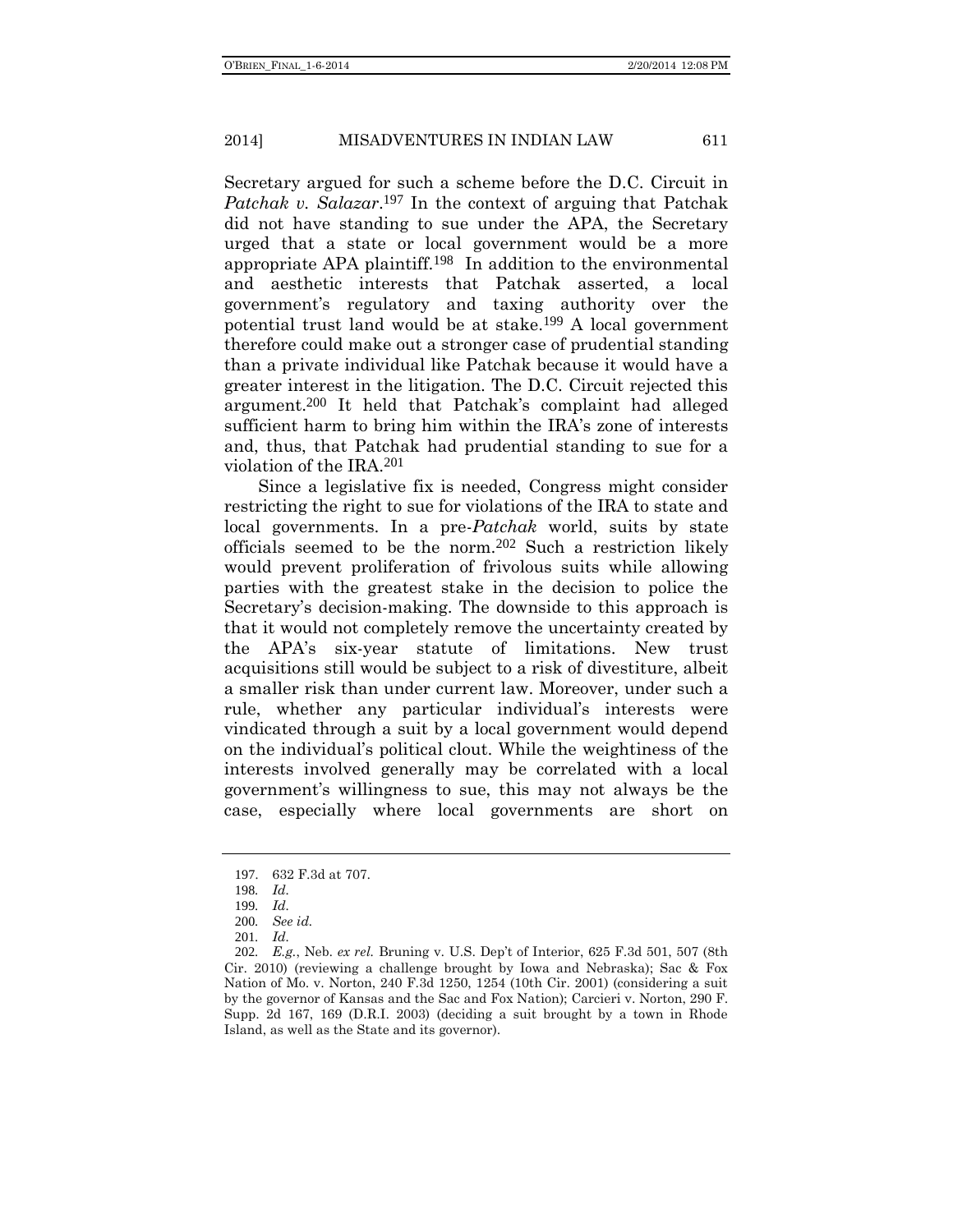resources.

The best solution, therefore, would be a total bar to suits that would divest the federal government of title to Indian trust land. This could be achieved by legislation that reserves the government's sovereign immunity from suits that are brought outside the thirty-day window for judicial review established by regulation. Under this regime, both private individuals and local governments could challenge the Secretary's land acquisitions as long as the challenge was brought in a timely manner. By the time a trust acquisition is consummated, all interested parties are on notice of the Department of Interior's decision. Before taking any action, the Secretary must inform the state and local governments with jurisdiction over the land and request their input.203 In addition, as soon as the Department of Interior decides to take land into trust for a tribe, a Notice of Determination published in the Federal Register puts the public on notice of the pending acquisition.204 Thus, any potential challenger should be able to act within the thirty-day window. This would ensure both that the interests of the affected community are vindicated and that Indian tribes are allowed to pursue economic development on their trust lands without the looming threat of divestiture.

#### **CONCLUSION**

Economic self-sufficiency for Indian tribes should be a priority for Congress. Indian tribes have a unique and extraconstitutional relationship with the United States government. They are sovereign entities, whose status as domestic dependent nations once was informed by notions of international law.205 Out of this unique government-togovernment connection has arisen the trust relationship, under which the federal government owes Indian tribes a duty of "fairness and protection." 206 In the twenty-first century, this means that the federal government should support Indian

<sup>203</sup>. 25 C.F.R. § 151.11(d) (2013).

<sup>204</sup>*. E.g.*, Notice of Determination, 70 Fed. Reg. 25596, 25596 (May 13, 2005) (stating that the federal government would take the Bradley Property into trust on April 18, 2005).

<sup>205</sup>*. See* Cherokee Nation v. Georgia, 30 U.S. (5 Pet.) 1, 53 (1831) (Thompson, J., dissenting).

<sup>206</sup>. Fredericks, *supra* note [24,](#page-5-0) at 108.